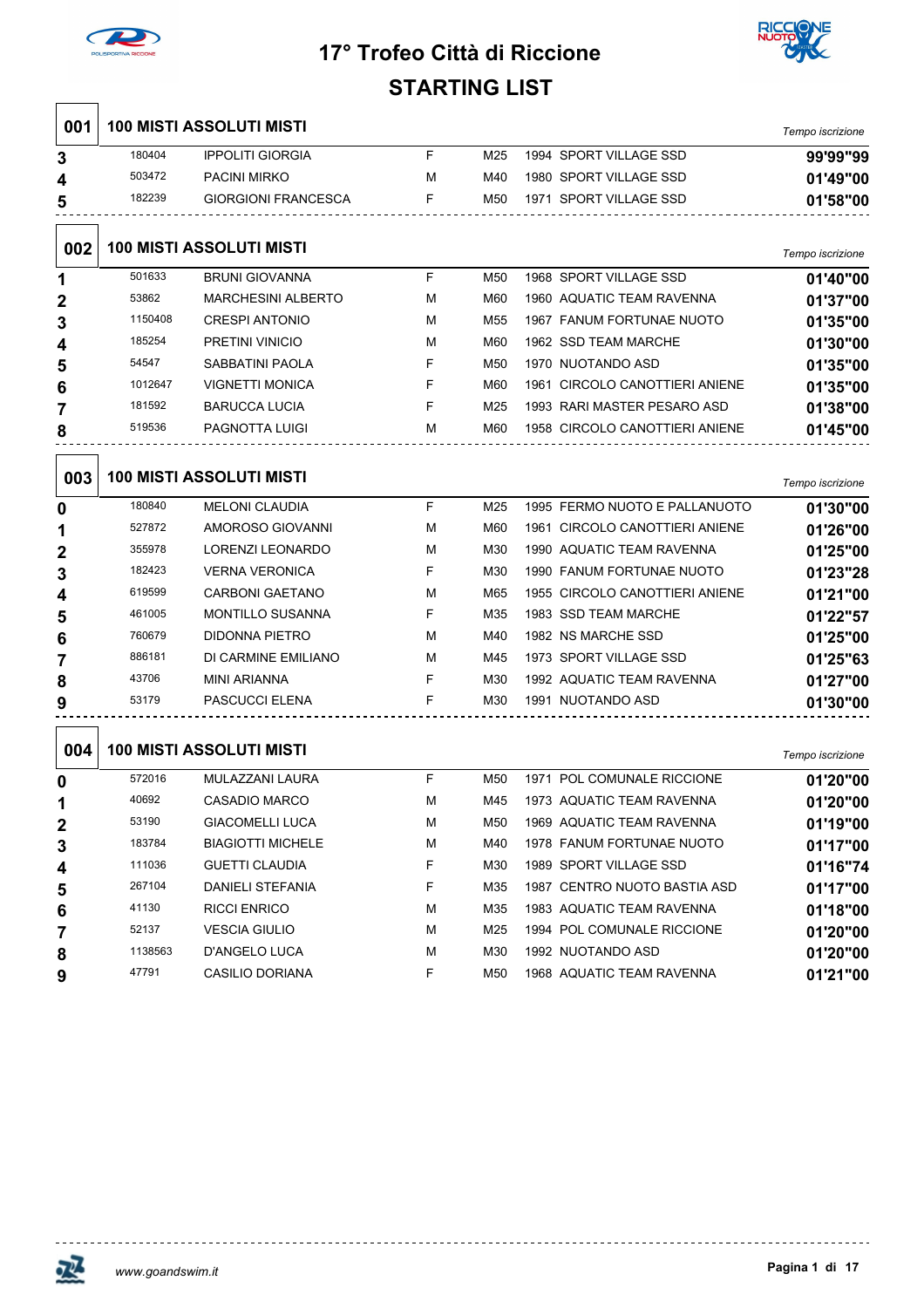



|                |         |                                        | STARTING LIST |                 |                                |                  |
|----------------|---------|----------------------------------------|---------------|-----------------|--------------------------------|------------------|
| 005            |         | <b>100 MISTI ASSOLUTI MISTI</b>        |               |                 |                                | Tempo iscrizione |
| 0              | 183522  | COSTANTINI FRANCESCO                   | м             | M40             | 1981 RARI MASTER PESARO ASD    | 01'15"00         |
| 1              | 457255  | <b>PAOLINI MATTEO</b>                  | М             | M40             | 1979 NUOTO CLUB FIRENZE        | 01'14"00         |
| $\overline{2}$ | 53672   | <b>FABBRI AMBRA</b>                    | F             | M <sub>25</sub> | 1993 AMICI NUOTO FIRENZE       | 01'13"50         |
| 3              | 723308  | <b>PAVAN MATTEO</b>                    | м             | M35             | 1983 CENTRO NUOTO LE BANDIE    | 01'12"62         |
| 4              | 270894  | <b>REAMI LORENZO</b>                   | М             | M50             | 1969 CENTRO NUOTO BASTIA ASD   | 01'10"00         |
| 5              | 50830   | <b>BRIGLIADORI ANDREA</b>              | м             | M25             | 1995 AQUATIC TEAM RAVENNA      | 01'11"00         |
| 6              | 409592  | <b>BACCHINI MARCO</b>                  | м             | M40             | 1981 SPORT VILLAGE SSD         | 01'13"14         |
| $\overline{7}$ | 540485  | PARADISO FABRIZIO                      | М             | M50             | 1970 CENTRO NUOTO BASTIA ASD   | 01'13"54         |
| 8              | 185140  | <b>MATTUTINI ANDREA</b>                | м             | M45             | 1975 FANUM FORTUNAE NUOTO      | 01'14"98         |
| 9              | 185132  | <b>MARINI ANDREA</b>                   | м             | M30             | 1990 RARI MASTER PESARO ASD    | 01'15"00         |
| 006            |         | <b>100 MISTI ASSOLUTI MISTI</b>        |               |                 |                                | Tempo iscrizione |
| 0              | 112966  | <b>BALDINI CRISTIANO</b>               | М             | M50             | 1968 AQUATIC TEAM RAVENNA      | 01'10"00         |
| 1              | 52065   | <b>FRISONI ILENIA</b>                  | F             | M25             | 1995 POL COMUNALE RICCIONE     | 01'07"00         |
| $\overline{2}$ | 182720  | POLINI FRANCESCO                       | м             | M30             | 1988 FERMO NUOTO E PALLANUOTO  | 01'05"98         |
| 3              | 189469  | DI PLACIDO MICHELE                     | М             | M35             | 1987 SPORT VILLAGE SSD         | 01'02"68         |
| 4              | 291621  | <b>GATTI FILIPPO</b>                   | м             | M25             | 1996 FONDAZIONE M.BENTEGODI    | 01'01"70         |
| 5              | 186143  | <b>BONVINI NICHOLAS</b>                | м             | M <sub>25</sub> | 1995 SSD TEAM MARCHE           | 01'02"34         |
| 6              | 292050  | <b>VICENTINI MATTEO</b>                | м             | M25             | 1996 FONDAZIONE M.BENTEGODI    | 01'05"90         |
| 7              | 51846   | <b>NANNI EMANUELE</b>                  | м             | M25             | 1993 AQUATIC TEAM RAVENNA      | 01'06"00         |
| 8              | 337891  | <b>DEL BIANCO PATRICK</b>              | м             | M35             | 1984 POL COMUNALE RICCIONE     | 01'07"00         |
| 9              | 45035   | <b>GUIDOTTI GIANLUCA</b>               | м             | M50             | 1972 IMOLANUOTO                | 01'10"00         |
| 007            |         | <b>200 STILE LIBERO ASSOLUTI MISTI</b> |               |                 |                                | Tempo iscrizione |
| 0              | 616600  | <b>FERRI ROBERTO</b>                   | м             | M60             | 1960 SPORT VILLAGE SSD         | 03'32"07         |
| 1              | 773480  | <b>SERVO MASSIMILIANO</b>              | м             | M <sub>55</sub> | 1967 CENTRO NUOTO BASTIA ASD   | 03'23"11         |
| $\mathbf{2}$   | 1043264 | <b>MELONI PAOLA</b>                    | F             | M50             | 1971 RARI NANTES ROMAGNA ASD   | 03'13"49         |
| 3              | 257183  | PRELAZZI CHERUBINO                     | м             | M65             | 1955 FIRENZE NUOTA MASTER      | 03'10"00         |
| 4              | 480184  | <b>VEDOVI PAOLO</b>                    | M             | M65             | 1956 SPORT VILLAGE SSD         | 03'08"60         |
| 5              | 1116602 | <b>CARLONI EDOARDO</b>                 | M             | M40             | 1981 CHIARAVALLE NUOTO ASD     | 03'09"95         |
| 6              | 561434  | <b>ZULIANI CRISTINA</b>                | F             | M40             | 1982 FANUM FORTUNAE NUOTO      | 03'12"56         |
| 7              | 280905  | RUGGIERO LORENZO                       | м             | M60             | 1958 IL DELFINO SPOLETO        | 03'18"95         |
| 8              | 1128947 | LIJOI MARCO                            | м             | M35             | 1987 RARI NANTES ROMAGNA ASD   | 03'30"00         |
| 9              | 118811  | PEZZOLI RINALDO                        | м             | M70             | 1952 CLUB L 'AQUILA NUOTO      | 03'40"00         |
| 008            |         | <b>200 STILE LIBERO ASSOLUTI MISTI</b> |               |                 |                                | Tempo iscrizione |
| 0              | 182338  | PATRIGNANI MARINA                      | F             | M60             | 1958 RARI MASTER PESARO ASD    | 03'06"00         |
| 1              | 519536  | PAGNOTTA LUIGI                         | М             | M60             | 1958 CIRCOLO CANOTTIERI ANIENE | 03'00"00         |
| 2              | 1012647 | <b>VIGNETTI MONICA</b>                 | F             | M60             | 1961 CIRCOLO CANOTTIERI ANIENE | 03'00"00         |
| 3              | 38467   | NAPOLEONE LORIS                        | M             | M35             | 1986 FERMO NUOTO E PALLANUOTO  | 02'58"81         |
| 4              | 177012  | <b>FERRI EROS</b>                      | м             | M60             | 1962 SPORT VILLAGE SSD         | 02'50"00         |
| 5              | 43382   | PIERI CECILIA                          | F             | M30             | 1991 POL GARDEN RIMINI         | 02'54"42         |
| 6              | 47304   | RINALDI DANIELA                        | F             | M60             | 1960 POL COMUNALE RICCIONE     | 03'00"00         |
| 7              | 46515   | <b>MELANDRI MILENA</b>                 | F             | M50             | 1970 IMOLANUOTO                | 03'00"00         |
| 8              | 502109  | DE ANGELIS SIMONA                      | F             | M40             | 1981 SPORT VILLAGE SSD         | 03'05"58         |
| 9              | 803181  | CASCIO TIZIANA                         | F             | M50             | 1969 RARI MASTER PESARO ASD    | 03'08"00         |

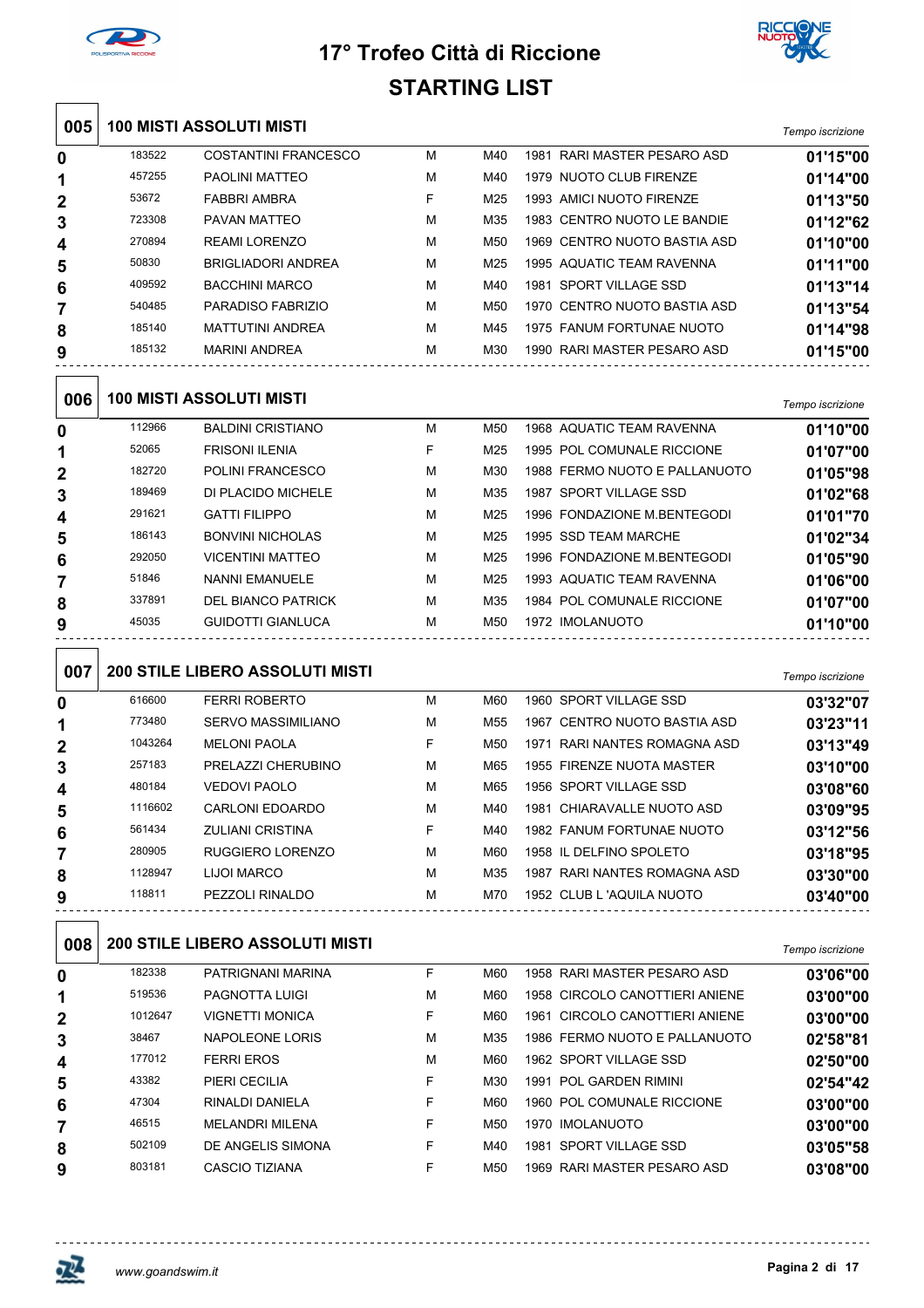



| 009          |         | <b>200 STILE LIBERO ASSOLUTI MISTI</b> |   |                 |                                | Tempo iscrizione |
|--------------|---------|----------------------------------------|---|-----------------|--------------------------------|------------------|
| 0            | 667079  | <b>COVILI FAGGIOLI FILIPPO</b>         | м | M50             | 1972 SAN MARINO MASTER         | 02'50"00         |
| 1            | 2912    | DELLE VEDOVE ROSSELLA                  | F | M50             | 1971 SWIM TEAM ABRUZZO ASD     | 02'49"14         |
| $\mathbf{2}$ | 178607  | <b>CAVICCHI LUCA</b>                   | м | M35             | 1984 CHIARAVALLE NUOTO ASD     | 02'46"12         |
| 3            | 48158   | <b>CAPPELLI FABIO</b>                  | м | M <sub>55</sub> | 1965 ENDAS NUOTO RAVENNA ASD   | 02'45"00         |
| 4            | 254369  | <b>DEGLI AGOSTINI BARBARA</b>          | F | M50             | 1970 AMICI NUOTO FIRENZE       | 02'45"00         |
| 5            | 266989  | <b>TACCONI ANDREA</b>                  | м | M50             | 1968 CENTRO NUOTO BASTIA ASD   | 02'45"00         |
| 6            | 709342  | PESARESI MARIA CRISTINA                | F | M <sub>55</sub> | 1966 SAN MARINO MASTER         | 02'45"68         |
| 7            | 54877   | <b>FAVA MATTEO</b>                     | M | M <sub>55</sub> | 1966 AQUATIC TEAM RAVENNA      | 02'49"00         |
| 8            | 671455  | <b>SCASSINI ILARIA</b>                 | F | M45             | 1976 CENTRO NUOTO BASTIA ASD   | 02'49"98         |
| 9            | 186061  | <b>GIORGI AUGUSTO</b>                  | м | M40             | 1978 POL. NUOTO MONTEFELTRO    | 02'50"00         |
|              |         |                                        |   |                 |                                |                  |
| 010          |         | <b>200 STILE LIBERO ASSOLUTI MISTI</b> |   |                 |                                | Tempo iscrizione |
| 0            | 709344  | POLLINI ANDREA                         | м | M30             | 1989 SAN MARINO MASTER         | 02'45"00         |
| 1            | 1084749 | ANGELI GIAN LUIGI                      | M | M45             | 1973 CENTRO NUOTO BASTIA ASD   | 02'44"58         |
| 2            | 689586  | <b>GAMBUTI ELISA</b>                   | F | M35             | 1985 POL COMUNALE RICCIONE     | 02'43"00         |
| 3            | 270703  | <b>REGINI MICHELE</b>                  | м | M45             | 1974 POLISPORT SRL - C.CASTELL | 02'42"00         |
| 4            | 268762  | <b>RUGGITI CAMILLA</b>                 | F | M45             | 1973 CENTRO NUOTO BASTIA ASD   | 02'40"05         |
| 5            | 838512  | MANONI LORENZO                         | м | M45             | 1976 CHIARAVALLE NUOTO ASD     | 02'40"87         |
| 6            | 766804  | <b>PASTORE SERENA</b>                  | F | M40             | 1979 OLIMPICA SALENTINA ASD    | 02'42"57         |
| 7            | 588229  | <b>NEGUSANTI NICOLA</b>                | м | M35             | 1985 SPORT VILLAGE SSD         | 02'43"07         |
| 8            | 299297  | GIAMPE' GIORDANO MARIA                 | м | M35             | 1986 CENTRO NUOTO BASTIA ASD   | 02'45"00         |
| 9            | 183120  | <b>LANNI GIACOMO</b>                   | м | M35             | 1983 RARI MASTER PESARO ASD    | 02'45"00         |
|              |         |                                        |   |                 |                                |                  |
| 011          |         | <b>200 STILE LIBERO ASSOLUTI MISTI</b> |   |                 |                                | Tempo iscrizione |
| 0            | 824865  | <b>NOLI FEDERIGO</b>                   | М | M30             | 1989 CENTRO NUOTO BASTIA ASD   | 02'40"00         |
| 1            | 565966  | <b>CELLINI STEFANO</b>                 | M | M45             | 1977 POL. NUOTO MONTEFELTRO    | 02'40"00         |
| 2            | 342099  | <b>SCOLA GINO</b>                      | м | M50             | 1970 SPORT VILLAGE SSD         | 02'38"94         |
| 3            | 855395  | <b>LUZI MATTEO</b>                     | м | M45             | 1975 FANUM FORTUNAE NUOTO      | 02'36"50         |
| 4            | 1070995 | <b>PASSERI MANUEL</b>                  | M | M25             | 1994 SPORT VILLAGE SSD         | 02'35"58         |



| 012          |         | 200 STILE LIBERO ASSOLUTI MISTI |   |     |                              | Tempo iscrizione |
|--------------|---------|---------------------------------|---|-----|------------------------------|------------------|
| 0            | 289454  | <b>FIORIN GIULIA</b>            | F | M25 | 1995 FONDAZIONE M.BENTEGODI  | 02'35"00         |
| 1            | 41413   | <b>RINALDINI SUSANNA</b>        | F | M35 | 1986 SAN MARINO MASTER       | 02'35"00         |
| $\mathbf{2}$ | 614073  | <b>GUASTELLA FILIPPO</b>        | M | M35 | 1983 CENTRO NUOTO BASTIA ASD | 02'35"00         |
| 3            | 266014  | RIDOLFI MASSIMILIANO            | M | M50 | 1970 CENTRO NUOTO BASTIA ASD | 02'34"10         |
| 4            | 53179   | <b>PASCUCCI ELENA</b>           | F | M30 | NUOTANDO ASD<br>1991         | 02'30"00         |
| 5            | 270769  | <b>GIGLIARELLI GIOVANNI</b>     | M | M45 | 1973 CENTRO NUOTO BASTIA ASD | 02'30"00         |
| 6            | 1097413 | <b>VACULENCIC OLESEA</b>        | F | M45 | 1974 SWIM TEAM ABRUZZO ASD   | 02'34"21         |
| 7            | 54796   | <b>PASI FILIPPO</b>             | M | M40 | 1978 AQUATIC TEAM RAVENNA    | 02'35"00         |
| 8            | 50620   | RASMUSSEN METTE KJEMPFF         | F | M40 | 1978 SO.GE.SE SOC. COOP      | 02'35"00         |
| 9            | 466317  | <b>SARTINI DAVIDE</b>           | M | M45 | SSD TFAM MARCHE<br>1977      | 02'35"54         |

CASADIO MARCO M M45 1973 AQUATIC TEAM RAVENNA **02'36"00**

MARTINI VALENTINA F M40 1980 CENTRO NUOTO BASTIA ASD **02'36"69**

VANNONI ERMANNO M M55 1967 SAN MARINO MASTER **02'40"00**

JALBA RADU M M35 1983 SAN MARINO MASTER **02'40"00**

CARLESSO ELEONORA F M25 1997 FONDAZIONE M.BENTEGODI **02'40"01**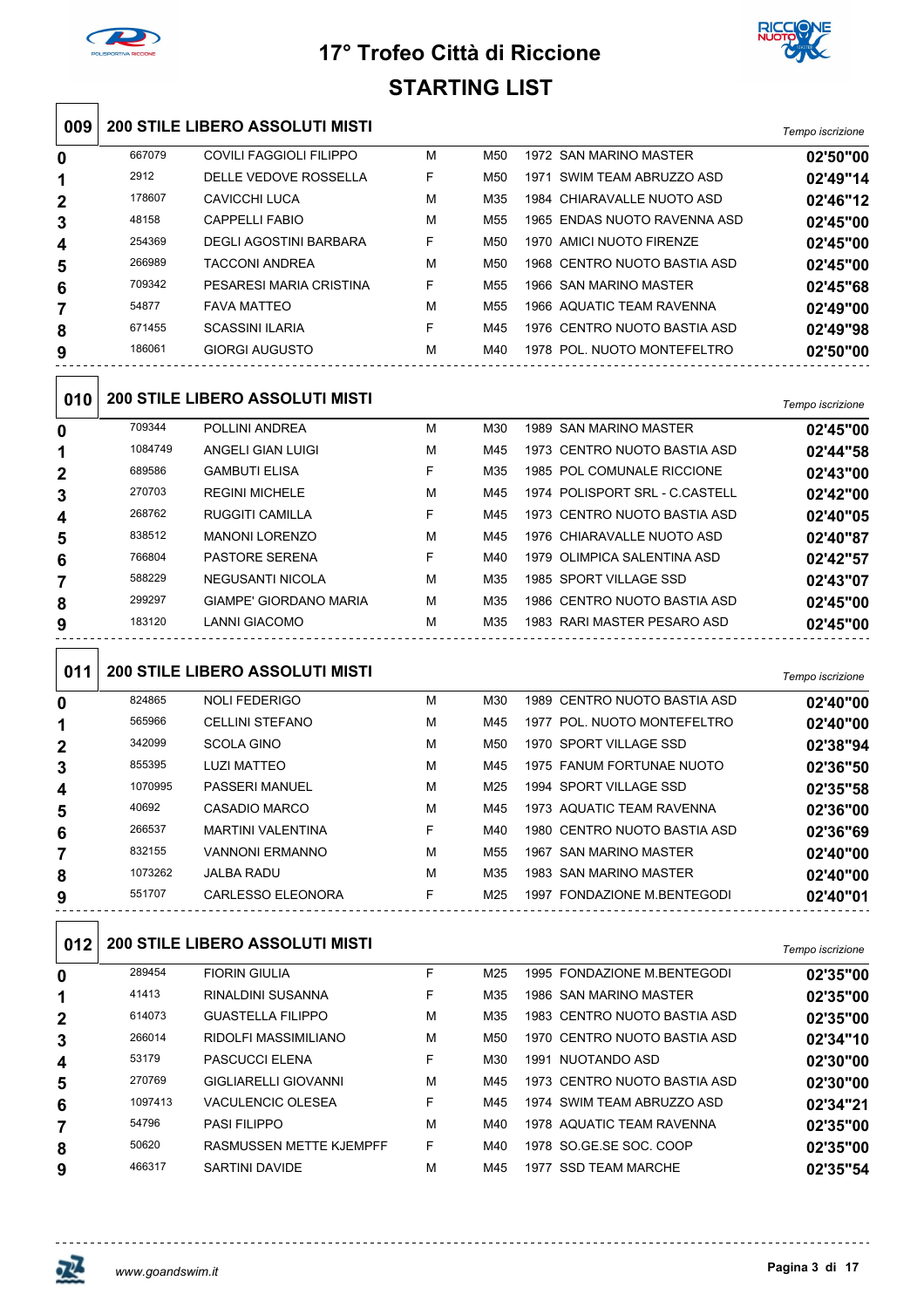



|     |        |                                        | <b>STARTING LIST</b> |                 |                                  |                  |
|-----|--------|----------------------------------------|----------------------|-----------------|----------------------------------|------------------|
| 013 |        | <b>200 STILE LIBERO ASSOLUTI MISTI</b> |                      |                 |                                  | Tempo iscrizione |
| 0   | 926556 | ZAZZERONI ANNALISA                     | F                    | M30             | 1989 SPORT VILLAGE SSD           | 02'29"62         |
| 1   | 180404 | <b>IPPOLITI GIORGIA</b>                | F                    | M25             | 1994 SPORT VILLAGE SSD           | 02'28"27         |
| 2   | 181323 | <b>CARPINETI GIULIA</b>                | F                    | M25             | 1995 POL. NUOTO MONTEFELTRO      | 02'28"00         |
| 3   | 404362 | <b>MALTINTI MANUELA</b>                | F                    | M50             | 1969 DLF NUOTO LIVORNO           | 02'27"00         |
| 4   | 749370 | AMOROSO IVAN                           | м                    | M45             | 1974 SWIM TEAM ABRUZZO ASD       | 02'26"95         |
| 5   | 52078  | <b>MAIOLI VIOLA</b>                    | F                    | M <sub>25</sub> | 1995 POL COMUNALE RICCIONE       | 02'27"00         |
| 6   | 832244 | <b>FATABBI MATTEO</b>                  | м                    | M25             | 1995 CENTRO NUOTO BASTIA ASD     | 02'28"00         |
| 7   | 47804  | <b>BARTOLOMEI CLELIA</b>               | F                    | M30             | 1989 SAN MARINO MASTER           | 02'28"00         |
| 8   | 831760 | <b>CIUFFOLI ANDREA</b>                 | м                    | M40             | 1980 POL COMUNALE RICCIONE       | 02'28"77         |
| 9   | 232624 | DI LIBERTO RICCARDO                    | М                    | M50             | 1972 CENTRO NUOTO BASTIA ASD     | 02'30"00         |
| 014 |        | <b>200 STILE LIBERO ASSOLUTI MISTI</b> |                      |                 |                                  | Tempo iscrizione |
| 0   | 466115 | ALESSANDRINI GIORGIA                   | F                    | M <sub>25</sub> | 1995 FONDAZIONE M.BENTEGODI      | 02'25"60         |
| 1   | 267849 | <b>LILLACCI FEDERICO</b>               | м                    | M40             | 1979 CENTRO NUOTO BASTIA ASD     | 02'25"16         |
| 2   | 183789 | <b>BILO' VERONICA</b>                  | F                    | M30             | 1990 SSD TEAM MARCHE             | 02'25"00         |
| 3   | 556891 | PERNUMIAN MARCO                        | м                    | M50             | 1971 ACQUA13 SSD                 | 02'25"00         |
| 4   | 48187  | FRANZINI GABRIELLI SARA                | F                    | M <sub>25</sub> | 1993 FLAMINIO SPORTING CLUB      | 02'21"68         |
| 5   | 181418 | <b>BRENDA GIULIA</b>                   | F                    | M <sub>25</sub> | 1994 SPORT VILLAGE SSD           | 02'22"00         |
| 6   | 708525 | <b>GUERRA CRISTIANO</b>                | м                    | M50             | 1970 SAN MARINO MASTER           | 02'25"00         |
| 7   | 249559 | <b>FUCINI GIULIA</b>                   | F                    | M35             | 1987 ROMA NUOTO MASTER SSD       | 02'25"00         |
| 8   | 288220 | PALUMBO CHIARA                         | F                    | M35             | 1985 FONDAZIONE M.BENTEGODI      | 02'25"18         |
| 9   | 48436  | TARGHINI DEBORAH                       | F                    | M25             | 1993 RARI NANTES ROMAGNA ASD     | 02'25"88         |
| 015 |        | <b>200 STILE LIBERO ASSOLUTI MISTI</b> |                      |                 |                                  | Tempo iscrizione |
| 0   | 660980 | <b>ORAZI ANDREA</b>                    | м                    | M45             | 1977 CENTRO NUOTO BASTIA ASD     | 02'19"13         |
| 1   | 510646 | <b>CAFAGNA FEDELE</b>                  | м                    | M35             | 1983 CENTRO SPORTIVO LIG 2.0 SSD | 02'17"39         |
| 2   | 53005  | LAMBERTINI CRISTIANO                   | М                    | M50             | 1972 SO.GE.SE SOC. COOP          | 02'15"00         |
| 3   | 47645  | <b>BORSARI ANDREA</b>                  | М                    | M50             | 1970 SO.GE.SE SOC. COOP          | 02'12"00         |
| 4   | 283672 | <b>BRUNORI ROBERTO</b>                 | м                    | M <sub>55</sub> | 1964 NUOTO MASTER BRESCIA ASD    | 02'11"00         |
| 5   | 360453 | <b>GUERRANTI EMILIANO</b>              | М                    | M45             | 1973 CENTRO NUOTO BASTIA ASD     | 02'11"00         |
| 6   | 415477 | <b>BERARDI MICHELE</b>                 | М                    | M30             | 1990 SAN MARINO MASTER           | 02'15"00         |
| 7   | 415548 | <b>GUERRA MATTIA</b>                   | м                    | M35             | 1987 SAN MARINO MASTER           | 02'15"00         |
| 8   | 442576 | <b>GIANNINI MIRKO</b>                  | м                    | M50             | 1971 POL COMUNALE RICCIONE       | 02'18"04         |
| 9   | 2898   | DEL BARONE ANDREA                      | М                    | M45             | 1974 NUOTO CLUB FIRENZE          | 02'20"00         |
| 016 |        | <b>200 STILE LIBERO ASSOLUTI MISTI</b> |                      |                 |                                  | Tempo iscrizione |
| 0   | 186397 | DI IACOVO LUCA                         | м                    | M55             | 1967 RARI MASTER PESARO ASD      | 02'10"00         |
| 1   | 180545 | <b>CALIENDI FLAVIO</b>                 | М                    | M25             | 1993 POL. NUOTO MONTEFELTRO      | 02'08"00         |
| 2   | 252832 | WESTBOWSKI ANDREA                      | М                    | M35             | 1985 AQUATIC TEAM RAVENNA        | 02'07"00         |
| 3   | 45201  | CASTELLANI ALESSANDRO                  | м                    | M35             | 1986 AQUATIC TEAM RAVENNA        | 02'05"00         |
| 4   | 181975 | PETRINI ANDREA                         | М                    | M30             | 1992 FERMO NUOTO E PALLANUOTO    | 02'02"53         |
| 5   | 247911 | PAGLIAZZI LUCA                         | М                    | M25             | 1993 FIRENZE NUOTA MASTER        | 02'04"00         |

RUSCICA RICCARDO M M25 1996 POL. NUOTO MONTEFELTRO **02'05"00**

RAPAZZETTI MATTEO M M25 1995 FERMO NUOTO E PALLANUOTO **02'07"54**

BELIGOTTI DAVIDE M M40 1981 POL COMUNALE RICCIONE **02'10"00**

COLONNA MATTIA M M25 1996 POL COMUNALE RICCIONE **02'10"00**

<u>------------</u>

巫

<u> - - - - - - - - - - - -</u>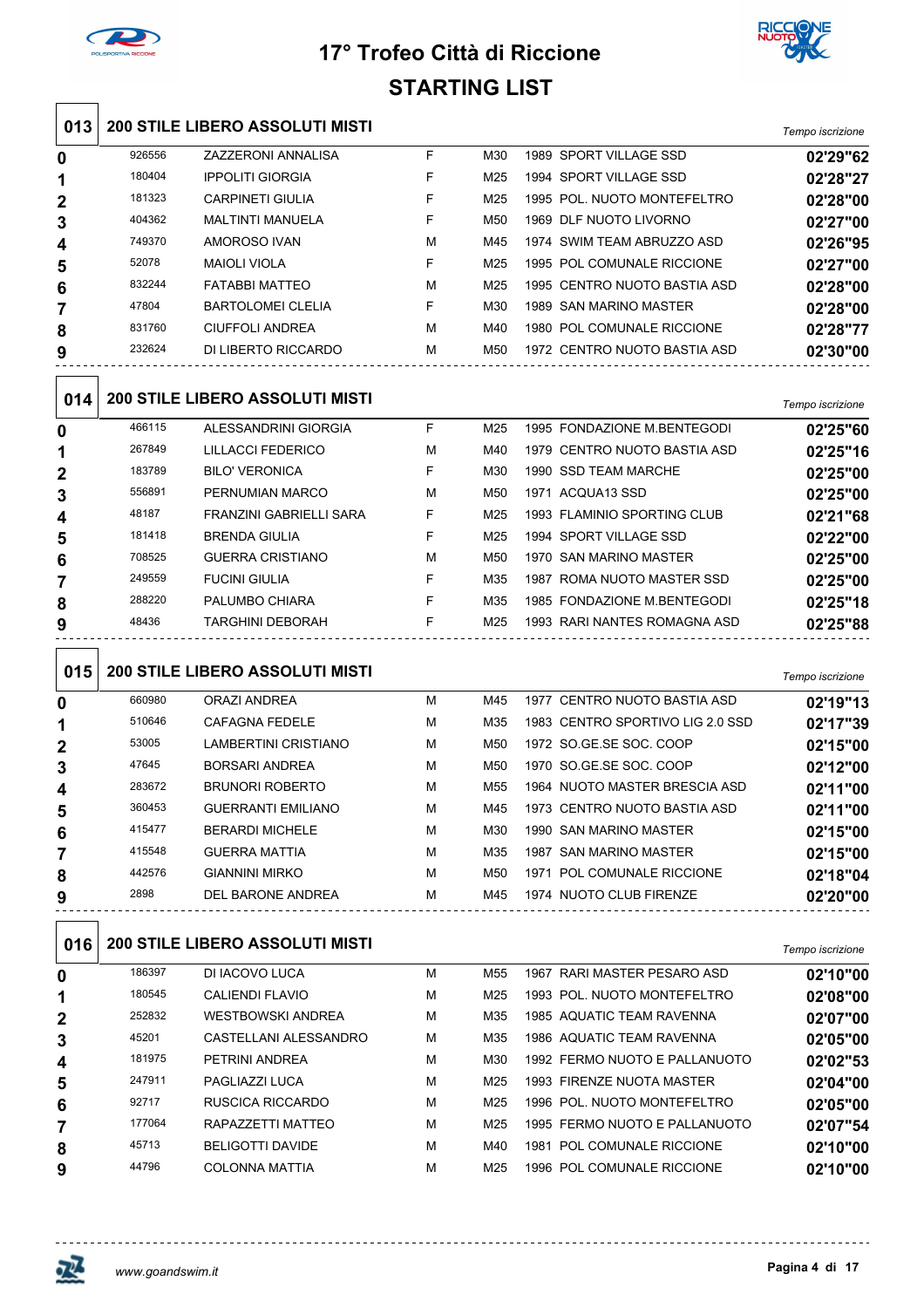



| 017              |         | <b>100 DORSO ASSOLUTI MISTI</b> |   |                 |                                | Tempo iscrizione |
|------------------|---------|---------------------------------|---|-----------------|--------------------------------|------------------|
| 0                | 1008048 | <b>MONTESI BEATRICE</b>         | F | M <sub>55</sub> | 1965 AMICI NUOTO FIRENZE       | 01'59"28         |
| 1                | 963630  | RAPAZZETTI CLAUDIA              | F | M40             | 1979 FERMO NUOTO E PALLANUOTO  | 01'51"39         |
| $\mathbf{2}$     | 1082534 | <b>RAVAIOLI SILVER</b>          | М | M60             | 1960 RARI NANTES ROMAGNA ASD   | 01'50"00         |
| 3                | 1149106 | <b>DEL ROSSO BEATRICE</b>       | F | M30             | 1990 FERMO NUOTO E PALLANUOTO  | 01'46"00         |
| 4                | 1124094 | ANGELICI HORECKI VALENTINA      | F | M35             | 1984 VIRTUS BUONCONVENTO SSD   | 01'44"84         |
| 5                | 49186   | FATTORI MARIA PIA               | F | M65             | 1956 RARI NANTES ROMAGNA ASD   | 01'45"40         |
| 6                | 1065966 | <b>CALERI ERMETE</b>            | М | M65             | 1955 POL GARDEN RIMINI         | 01'48"65         |
| 7                | 480207  | <b>OCCHIALINI GIOVANNI</b>      | М | M35             | 1986 FANUM FORTUNAE NUOTO      | 01'50"00         |
| 8                | 660897  | <b>SORCI MAURIZIO</b>           | М | M45             | 1974 CENTRO NUOTO BASTIA ASD   | 01'53"07         |
| 9                | 41795   | POGGIOLI ANGELO                 | м | M70             | 1949 THERMAE SPORT ASD         | 02'16"13         |
| 018              |         | <b>100 DORSO ASSOLUTI MISTI</b> |   |                 |                                | Tempo iscrizione |
| 0                | 827725  | <b>VIGNOLI CLAUDIA</b>          | F | M30             | 1988 IMOLANUOTO                | 01'40"00         |
| 1                | 708311  | DI BARTOLOMEO AZZURRA           | F | M45             | 1973 SWIM TEAM ABRUZZO ASD     | 01'31"77         |
| $\mathbf{2}$     | 394448  | <b>CAROLI STEFANO</b>           | М | M40             | 1982 IMOLANUOTO                | 01'30"00         |
| 3                | 53460   | CHILLEMI ANNAMARIA              | F | M40             | 1978 NUOTO CLUB 2000 FAENZA    | 01'25"00         |
| 4                | 187125  | <b>GABELLINI PAOLO</b>          | М | M40             | 1982 RARI MASTER PESARO ASD    | 01'25"00         |
| 5                | 50620   | RASMUSSEN METTE KJEMPFF         | F | M40             | 1978 SO.GE.SE SOC. COOP        | 01'25"00         |
| 6                | 180992  | <b>GALLI ANGELICA</b>           | F | M30             | 1991 RARI MASTER PESARO ASD    | 01'30"00         |
| 7                | 43469   | PRIMAVERA GIUSEPPE              | М | M25             | 1994 NUOTO CLUB 2000 FAENZA    | 01'30"00         |
| 8                | 621672  | <b>IMPERATO ANDREA</b>          | М | M55             | 1965 AMICI NUOTO FIRENZE       | 01'35"00         |
| 9                | 52469   | <b>MOLNAR VERONICA</b>          | F | M50             | 1971 NUOTO CLUB 2000 FAENZA    | 01'41"18         |
| 019              |         | <b>100 DORSO ASSOLUTI MISTI</b> |   |                 |                                | Tempo iscrizione |
| 0                | 54632   | <b>SCHIUMARINI STEFANO</b>      | М | M60             | 1960 NUOTO CLUB 2000 FAENZA    | 01'21"15         |
| 1                | 40910   | <b>FABBRI DANILA</b>            | F | M30             | 1990 POL GARDEN RIMINI         | 01'20"55         |
| $\mathbf{2}$     | 43096   | <b>LANDI STEFANO</b>            | М | M55             | 1967 RARI NANTES ROMAGNA ASD   | 01'18"05         |
| 3                | 52078   | <b>MAIOLI VIOLA</b>             | F | M25             | 1995 POL COMUNALE RICCIONE     | 01'17"00         |
| 4                | 45792   | BALDINI MARTA                   | F | M40             | 1980 RINASCITA TEAM ROMAGNA    | 01'15"00         |
| 5                | 466115  | ALESSANDRINI GIORGIA            | F | M25             | 1995 FONDAZIONE M.BENTEGODI    | 01'16"80         |
| 6                | 448400  | CASINI ROPA IACOPO              | М | M45             | 1974 SSD TEAM MARCHE           | 01'18"00         |
| 7                | 40544   | <b>CAPACCI MARCO</b>            | М | M50             | 1971 RARI NANTES ROMAGNA ASD   | 01'18"58         |
| 8                | 48948   | ROMAGNOLI MAYA                  | F | M40             | 1978 RINASCITA TEAM ROMAGNA    | 01'21"05         |
| 9                | 396650  | FERRARI MAURO                   | М | M50             | 1968 CSI NUOTO OBER FERRARI    | 01'24"00         |
| 020              |         | <b>100 DORSO ASSOLUTI MISTI</b> |   |                 |                                | Tempo iscrizione |
| $\boldsymbol{0}$ | 47563   | <b>ANCILLOTTI MARCO</b>         | М | M30             | 1991 AQUATIC TEAM RAVENNA      | 01'14"00         |
| 1                | 83375   | MALANDRUCCO GIORGIA             | F | M25             | 1995 FONDAZIONE M.BENTEGODI    | 01'12"00         |
| 2                | 253689  | CACCIATORE ALESSANDRO           | М | M40             | 1981 NUOTO CLUB FIRENZE        | 01'10"00         |
| 3                | 452872  | <b>CIPRESSO GIANFRANCO</b>      | М | M55             | 1965 CIRCOLO CANOTTIERI ANIENE | 01'10"00         |
| 4                | 30075   | PANTALEI ANDREA                 | М | M50             | 1968 A.B. TEAM ASD             | 01'08"39         |
| 5                | 182528  | SCORCELLETTI RICCARDO           | М | M35             | 1985 SSD TEAM MARCHE           | 01'08"74         |
| 6                | 48258   | TOZZI DYLAN                     | М | M30             | 1992 NUOTO CLUB 2000 FAENZA    | 01'10"00         |
| 7                | 179417  | <b>ARGENTATI FEDERICO</b>       | М | M40             | 1981 POL GARDEN RIMINI         | 01'10"39         |
| 8                | 251425  | <b>GERI MATTEO</b>              | М | M45             | 1977 NUOTO CLUB FIRENZE        | 01'13"00         |
| 9                | 185438  | <b>SERAFINI DANIELE</b>         | М | M55             | 1965 POL. NUOTO MONTEFELTRO    | 01'15"00         |

<u> - - - - - - - - - - - -</u>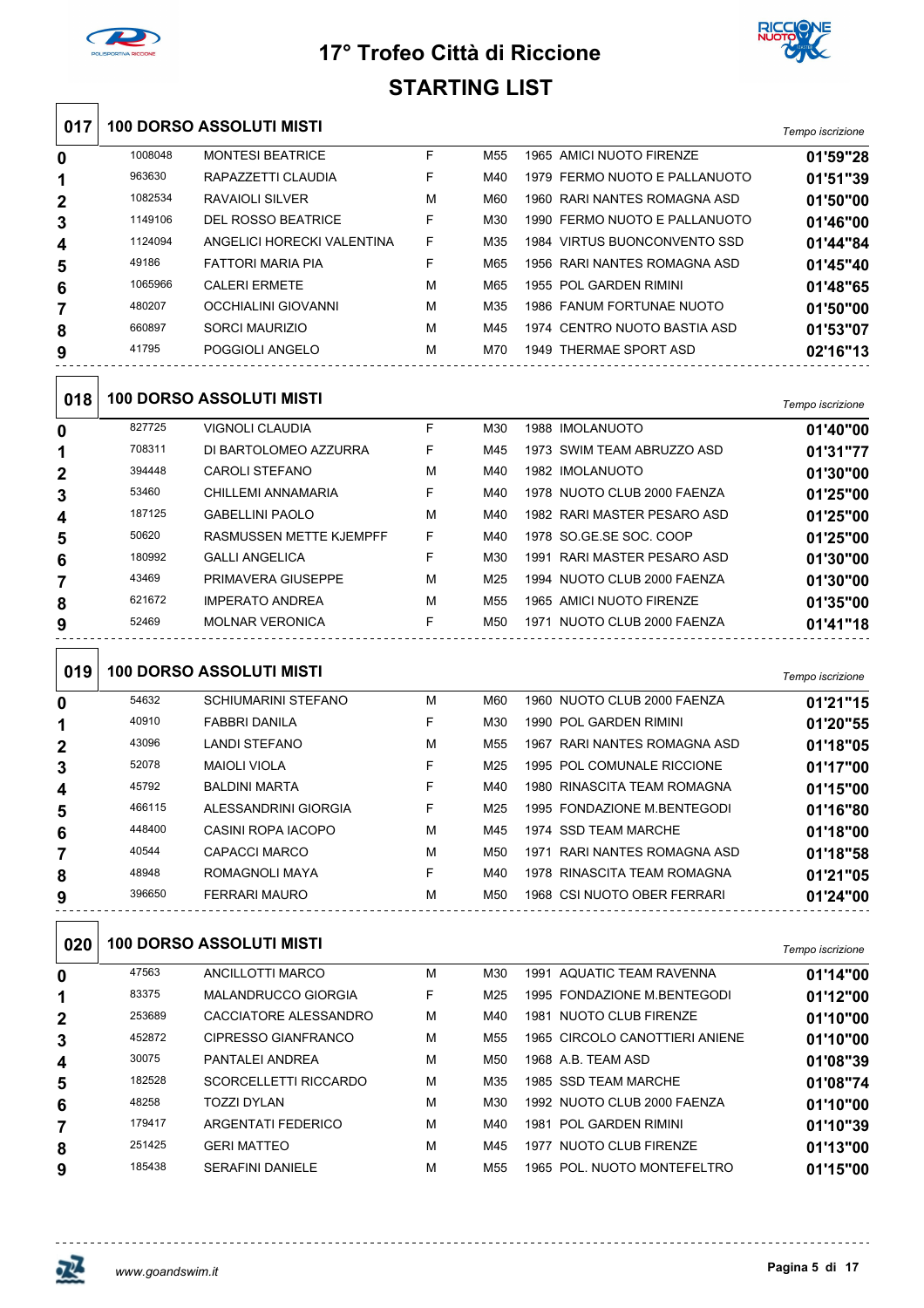



| 021    |         | <b>100 DORSO ASSOLUTI MISTI</b>   |   |                 |                                | Tempo iscrizione     |
|--------|---------|-----------------------------------|---|-----------------|--------------------------------|----------------------|
| 0      | 45867   | AMADEI ALESSANDRO                 | М | M35             | 1983 NUOTO CLUB 2000 FAENZA    | 01'08"00             |
| 1      | 79798   | RAMON ALESSANDRO                  | М | M30             | 1991 MERANO NUOTO ASD          | 01'04"08             |
| 2      | 182650  | <b>RICCI MARCO</b>                | М | M30             | 1989 FANUM FORTUNAE NUOTO      | 01'01"72             |
| 3      | 32149   | TERSAR MAURIZIO                   | М | M45             | 1976 NUOTO MASTER BRESCIA ASD  | 01'00"00             |
| 4      | 5716    | <b>GRAZIUSO ALESSANDRO</b>        | М | M25             | 1996 AMICI NUOTO FIRENZE       | 00'57"50             |
| 5      | 291621  | <b>GATTI FILIPPO</b>              | М | M25             | 1996 FONDAZIONE M.BENTEGODI    | 00'57"61             |
| 6      | 47823   | CANTAGALLI DAVIDE                 | М | M30             | 1989 IMOLANUOTO                | 01'01"00             |
| 7      | 52505   | <b>GRAF STEFANO</b>               | М | M25             | 1994 FERRARANUOTO ASD          | 01'02"60             |
| 8      | 264502  | <b>GRISENTI MASSIMO</b>           | М | M30             | 1991 BUONCONSIGLIO NUOTO       | 01'05"51             |
| 9      | 374000  | <b>SEGATO FRANCESCO</b>           | М | M40             | 1979 NUOTO CLUB FIRENZE        | 01'08"00             |
| 022    |         | <b>50 FARFALLA ASSOLUTI MISTI</b> |   |                 |                                | Tempo iscrizione     |
|        | 926556  | ZAZZERONI ANNALISA                | F | M30             | 1989 SPORT VILLAGE SSD         |                      |
| 3      | 394101  | <b>FANTINI GIUSEPPE</b>           | м | M80             | 1939 POL GARDEN RIMINI         | 99'99"99<br>00'52"22 |
| 4<br>5 | 501633  | <b>BRUNI GIOVANNA</b>             | F | M50             | 1968 SPORT VILLAGE SSD         | 00'53"00             |
| 023    |         | 50 FARFALLA ASSOLUTI MISTI        |   |                 |                                | Tempo iscrizione     |
| 1      | 1043264 | <b>MELONI PAOLA</b>               | F | M <sub>50</sub> | 1971 RARI NANTES ROMAGNA ASD   | 00'46"29             |
| 2      | 901628  | RICCARDI FIORELLA                 | F | M30             | 1989 AMICI NUOTO FIRENZE       | 00'44"00             |
| 3      | 394462  | MAGLIOLA CLAUDIO MASSIMO ANGEMO   |   | M60             | 1962 NUOTO CLUB 2000 FAENZA    | 00'42"00             |
| 4      | 503472  | <b>PACINI MIRKO</b>               | м | M40             | 1980 SPORT VILLAGE SSD         | 00'40"00             |
| 5      | 47304   | RINALDI DANIELA                   | F | M60             | 1960 POL COMUNALE RICCIONE     | 00'42"00             |
| 6      | 671455  | <b>SCASSINI ILARIA</b>            | F | M45             | 1976 CENTRO NUOTO BASTIA ASD   | 00'42"49             |
| 7      | 182122  | VANNI ALDO                        | М | M70             | 1950 RARI MASTER PESARO ASD    | 00'45"00             |
| 8      | 46069   | <b>LENA ELIANA</b>                | F | M <sub>55</sub> | 1966 AQUATIC TEAM RAVENNA      | 00'50"00             |
| 024    |         | 50 FARFALLA ASSOLUTI MISTI        |   |                 |                                | Tempo iscrizione     |
| 0      | 2912    | DELLE VEDOVE ROSSELLA             | F | M50             | 1971 SWIM TEAM ABRUZZO ASD     | 00'39"00             |
| 1      | 268244  | <b>GIOVAGNINI IVAN</b>            | М | M50             | 1969 POLISPORT SRL - C.CASTELL | 00'38"96             |
| 2      | 48158   | CAPPELLI FABIO                    | М | M55             | 1965 ENDAS NUOTO RAVENNA ASD   | 00'38"00             |
| 3      | 54877   | <b>FAVA MATTEO</b>                | М | M55             | 1966 AQUATIC TEAM RAVENNA      | 00'38"00             |
| 4      | 181592  | <b>BARUCCA LUCIA</b>              | F | M25             | 1993 RARI MASTER PESARO ASD    | 00'38"00             |
| 5      | 1070995 | PASSERI MANUEL                    | М | M25             | 1994 SPORT VILLAGE SSD         | 00'38"00             |
| 6      | 186004  | <b>GALVANI CHIARA</b>             | F | M25             | 1996 POL. NUOTO MONTEFELTRO    | 00'38"00             |
| 7      | 832155  | <b>VANNONI ERMANNO</b>            | М | M55             | 1967 SAN MARINO MASTER         | 00'38"00             |
| 8      | 182239  | <b>GIORGIONI FRANCESCA</b>        | F | M50             | 1971 SPORT VILLAGE SSD         | 00'39"00             |
| 9      | 43952   | MONTAGNANI SIMONA                 | F | M60             | 1962 SEA SUB MODENA            | 00'39"79             |



<u>------------</u>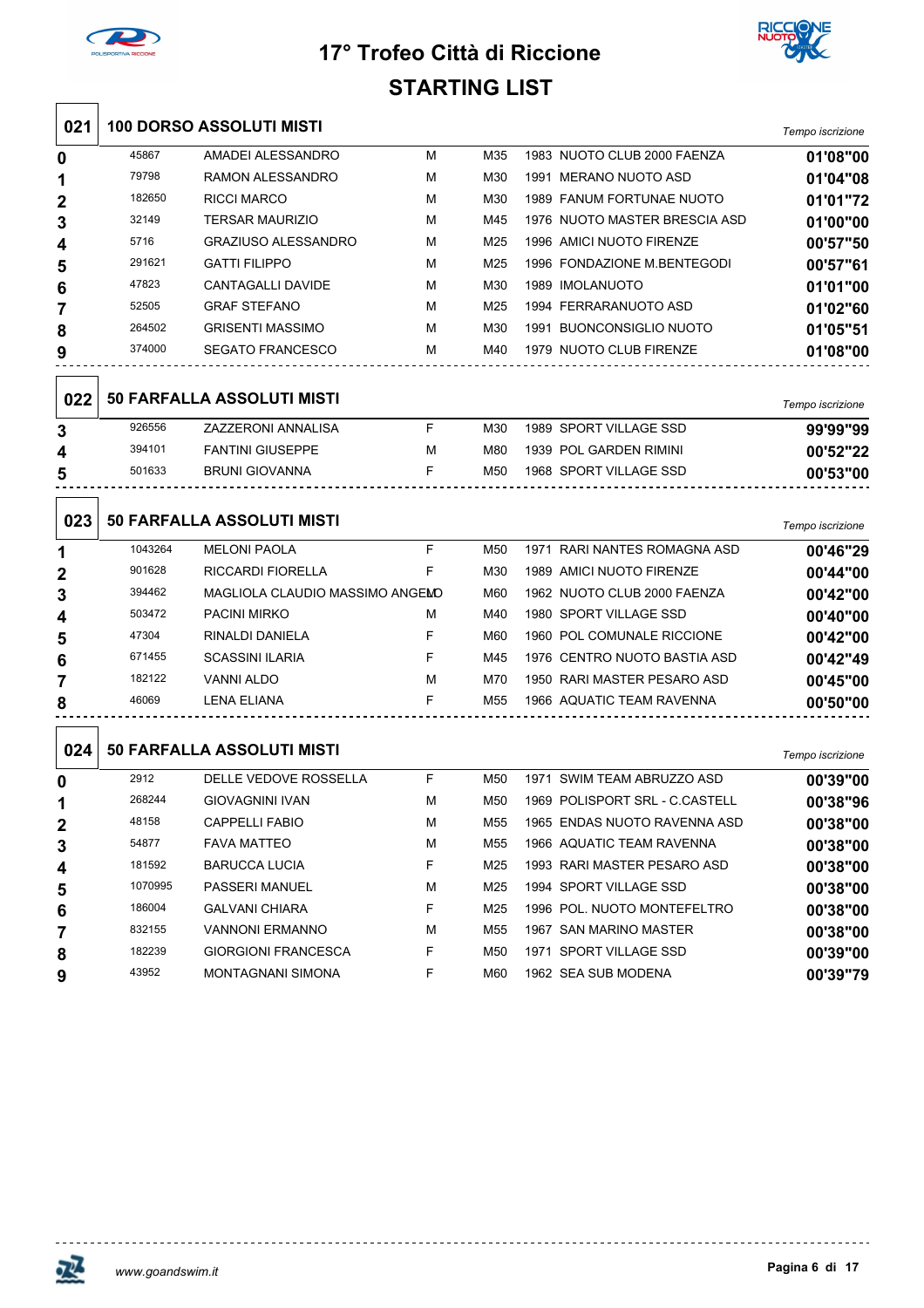



| 025          |         | <b>50 FARFALLA ASSOLUTI MISTI</b> |    |                 |                                | Tempo iscrizione |
|--------------|---------|-----------------------------------|----|-----------------|--------------------------------|------------------|
|              | 567350  | <b>SENTIMENTI DANIELA</b>         | F  | M55             | 1967 IMOLANUOTO                | 00'37"50         |
| 0<br>1       | 44749   | <b>ZUCCHINI MARCO</b>             | M  | M55             | 1963 IMOLANUOTO                | 00'37"00         |
| 2            | 1180155 | <b>MENGONI GIULIANO GINO</b>      | М  | M30             | 1990 SAN MARINO MASTER         | 00'37"00         |
| 3            | 1019596 | <b>CARTA LEONARDO</b>             | м  | M40             | 1982 VIRTUS BUONCONVENTO SSD   | 00'36"22         |
| 4            | 899305  | <b>EMILIANI SIMONE</b>            | м  | M45             | 1973 IMOLANUOTO                | 00'36"00         |
| 5            | 740367  | <b>MANCINI ENRICO</b>             | М  | M50             | 1968 RARI MASTER PESARO ASD    | 00'36"00         |
| 6            | 736669  | <b>LANDI MICHELE</b>              | М  | M30             | 1990 CENTRO NUOTO BASTIA ASD   | 00'36"80         |
| 7            | 40910   | <b>FABBRI DANILA</b>              | F  | M30             | 1990 POL GARDEN RIMINI         | 00'37"00         |
| 8            | 738694  | <b>QUARTINI ANDREA GIULIA</b>     | F  | M30             | 1988 CENTRO NUOTO BASTIA ASD   | 00'37"00         |
| 9            | 756564  | <b>FRANCESCHINI MICHELE</b>       | М  | M50             | 1969 THERMAE SPORT ASD         | 00'37"59         |
|              |         |                                   |    |                 |                                |                  |
| 026          |         | <b>50 FARFALLA ASSOLUTI MISTI</b> |    |                 |                                | Tempo iscrizione |
| 0            | 269742  | <b>GARGHELLA ANDREA</b>           | М  | M50             | 1968 AMAT.NUOTO LIB. SOC.COOP  | 00'36"00         |
| 1            | 50919   | <b>FABBRI FEDERICO</b>            | М  | M40             | 1982 IMOLANUOTO                | 00'35"00         |
| $\mathbf{2}$ | 54632   | <b>SCHIUMARINI STEFANO</b>        | М  | M60             | 1960 NUOTO CLUB 2000 FAENZA    | 00'35"00         |
| 3            | 44201   | PARI FABIO MAURO                  | м  | M55             | 1967 SAN MARINO MASTER         | 00'35"00         |
| 4            | 52732   | <b>BELLINI DIEGO</b>              | м  | M40             | 1982 IMOLANUOTO                | 00'34"00         |
| 5            | 178767  | <b>GAUDENZI RODOLFO</b>           | М  | M55             | 1967 RARI MASTER PESARO ASD    | 00'34"20         |
| 6            | 556891  | PERNUMIAN MARCO                   | М  | M50             | 1971 ACQUA13 SSD               | 00'35"00         |
| 7            | 1081520 | <b>LEIS DAVIDE</b>                | м  | M <sub>55</sub> | 1967 THERMAE SPORT ASD         | 00'35"00         |
| 8            | 185693  | <b>VITTORI UMBERTO</b>            | М  | M45             | 1973 FERMO NUOTO E PALLANUOTO  | 00'35"59         |
| 9            | 46435   | <b>MORELLI MAURO</b>              | М  | M50             | 1972 IMOLANUOTO                | 00'36"00         |
| 027          |         | <b>50 FARFALLA ASSOLUTI MISTI</b> |    |                 |                                | Tempo iscrizione |
| 0            | 838512  | <b>MANONI LORENZO</b>             | М  | M45             | 1976 CHIARAVALLE NUOTO ASD     | 00'33"75         |
| 1            | 711920  | <b>BIFANI TOBIA</b>               | М  | M35             | 1987 SSD TEAM MARCHE           | 00'33"59         |
| 2            | 255601  | <b>FUCINI CHIARA</b>              | F  | M25             | 1993 CHIMERA NUOTO             | 00'33"33         |
| 3            | 569047  | PERTICAROLI FRANCESCO             | М  | M40             | 1978 SSD TEAM MARCHE           | 00'33"25         |
| 4            | 183640  | <b>CASTELLUCCI FRANCESCA</b>      | F  | M35             | 1985 FERMO NUOTO E PALLANUOTO  | 00'33"01         |
| 5            | 53651   | <b>BUSA ANNA</b>                  | F  | M25             | 1994 NUOTO CLUB 2000 FAENZA    | 00'33"05         |
| 6            | 54309   | <b>SCITA DEBORA</b>               | F  | M25             | 1994 THERMAE SPORT ASD         | 00'33"28         |
| 7            | 4214    | PASSERI MIRIAM                    | F  | M50             | 1972 SWIM TEAM ABRUZZO ASD     | 00'33"55         |
| 8            | 463219  | ALPACA NICOLA                     | M  | M25             | 1995 CENTRO NUOTO BASTIA ASD   | 00'33"63         |
| 9            | 44654   | <b>BELPRATI ALESSIA</b>           | F  | M25             | 1994 RARI NANTES ROMAGNA ASD   | 00'33"76         |
| 028          |         | 50 FARFALLA ASSOLUTI MISTI        |    |                 |                                | Tempo iscrizione |
| 0            | 53460   | CHILLEMI ANNAMARIA                | F  | M40             | 1978 NUOTO CLUB 2000 FAENZA    | 00'33"00         |
| 1            | 760679  | <b>DIDONNA PIETRO</b>             | М  | M40             | 1982 NS MARCHE SSD             | 00'33"00         |
| $\mathbf{2}$ | 45071   | <b>BERGAMINI DAVIDE</b>           | М  | M40             | 1981 RARI NANTES ROMAGNA ASD   | 00'33"00         |
| 3            | 289454  | <b>FIORIN GIULIA</b>              | F. | M25             | 1995 FONDAZIONE M.BENTEGODI    | 00'32"50         |
| 4            | 983577  | <b>BERTASI RICCARDO</b>           | М  | M30             | 1992 FONDAZIONE M.BENTEGODI    | 00'32"12         |
| 5            | 749370  | AMOROSO IVAN                      | М  | M45             | 1974 SWIM TEAM ABRUZZO ASD     | 00'32"21         |
| 6            | 152201  | ROVETTA GRETA                     | F. | M35             | 1985 NUOTO MASTER BRESCIA ASD  | 00'32"50         |
| 7            | 270703  | <b>REGINI MICHELE</b>             | М  | M45             | 1974 POLISPORT SRL - C.CASTELL | 00'33"00         |
| 8            | 269252  | <b>GRIGNANI GIANLUCA</b>          | М  | M60             | 1960 CENTRO NUOTO BASTIA ASD   | 00'33"00         |
| 9            | 47552   | DRAGHETTI LEONARDO                | М  | M55             | 1965 SO.GE.SE SOC. COOP        | 00'33"00         |



 $\sim$   $\sim$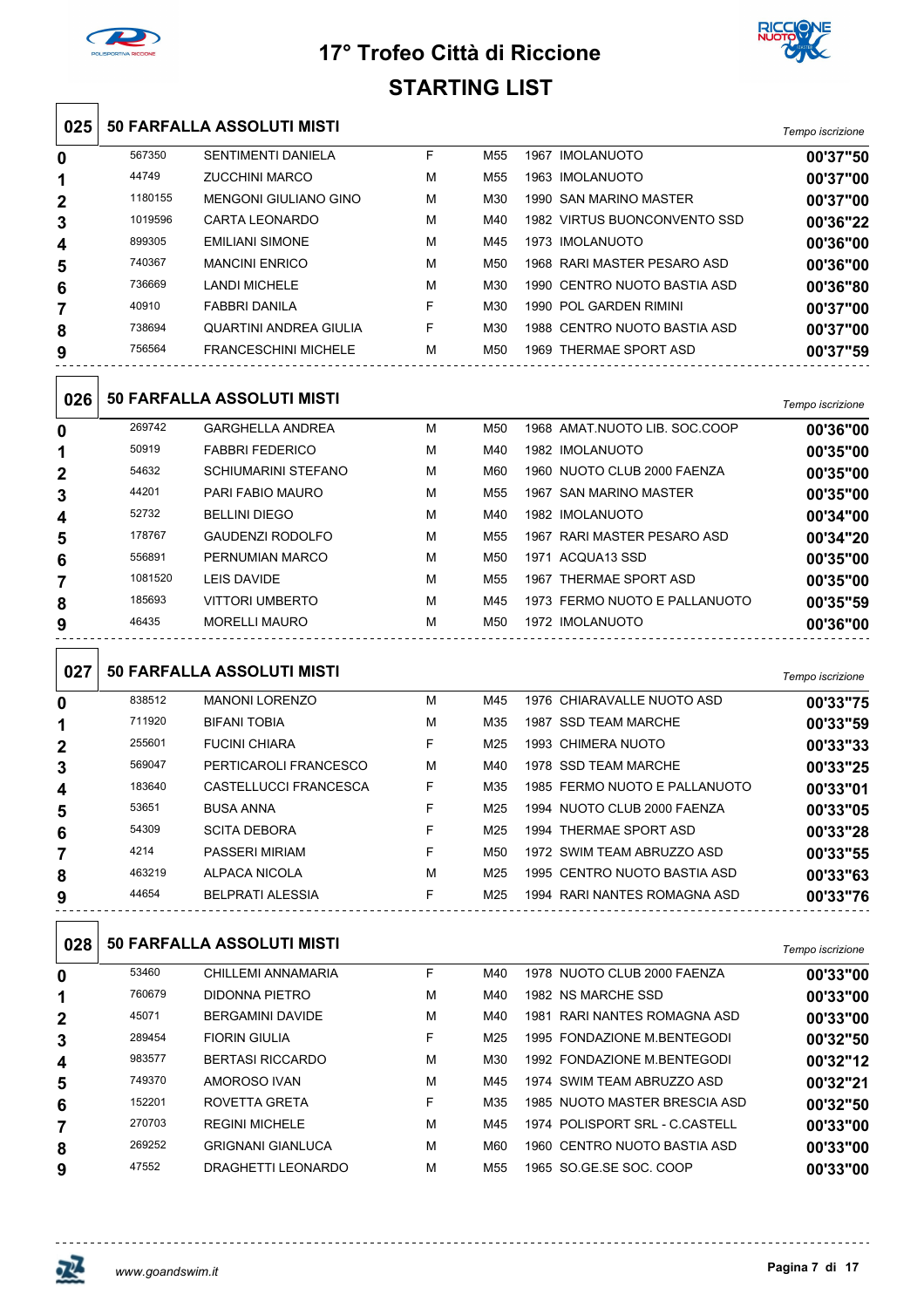



| 029          |         | <b>50 FARFALLA ASSOLUTI MISTI</b> |   |     |                              | Tempo iscrizione |
|--------------|---------|-----------------------------------|---|-----|------------------------------|------------------|
| 0            | 183290  | FRULLA ALESSANDRA                 | F | M30 | 1989 SSD TEAM MARCHE         | 00'32"00         |
| 1            | 48187   | FRANZINI GABRIELLI SARA           | F | M25 | 1993 FLAMINIO SPORTING CLUB  | 00'31"57         |
| 2            | 49635   | BONETTI ALESSANDRO                | М | M55 | 1964 ASD FANATIK TEAM FORLI' | 00'31"00         |
| 3            | 41881   | <b>GHETTI RICCARDO</b>            | м | M50 | 1968 AQUATIC TEAM RAVENNA    | 00'31"00         |
| 4            | 112966  | <b>BALDINI CRISTIANO</b>          | М | M50 | 1968 AQUATIC TEAM RAVENNA    | 00'31"00         |
| 5            | 709442  | <b>FUSCHINI GABRIELE</b>          | М | M45 | 1973 SWIM TEAM ABRUZZO ASD   | 00'31"00         |
| 6            | 1074207 | <b>TUMMARELLO STEFANO</b>         | М | M25 | 1994 NUOTO CLUB 2000 FAENZA  | 00'31"00         |
| 7            | 50746   | <b>BIANCHI MANUEL</b>             | М | M40 | 1980 POL GARDEN RIMINI       | 00'31"49         |
| 8            | 382555  | PIVA GIACOMO                      | м | M30 | 1990 POL GARDEN RIMINI       | 00'31"59         |
| 9            | 183784  | <b>BIAGIOTTI MICHELE</b>          | М | M40 | 1978 FANUM FORTUNAE NUOTO    | 00'32"00         |
| 030          |         | <b>50 FARFALLA ASSOLUTI MISTI</b> |   |     |                              | Tempo iscrizione |
| 0            | 415477  | <b>BERARDI MICHELE</b>            | М | M30 | 1990 SAN MARINO MASTER       | 00'31"00         |
| 1            | 51951   | <b>BOGA DAVIDE</b>                | М | M50 | 1969 POL GARDEN RIMINI       | 00'30"86         |
| $\mathbf{2}$ | 803908  | <b>CINGOLANI ERNESTO</b>          | М | M45 | 1975 SSD TEAM MARCHE         | 00'30"43         |
| 3            | 53005   | LAMBERTINI CRISTIANO              | М | M50 | 1972 SO.GE.SE SOC. COOP      | 00'30"00         |
| 4            | 437650  | <b>SANTONI SAMIR</b>              | М | M45 | 1974 SSD TEAM MARCHE         | 00'30"00         |
| 5            | 215395  | NITTI MICHELE                     | М | M50 | 1968 POL COMUNALE RICCIONE   | 00'30"00         |
| 6            | 197830  | CORTI ELENA                       | F | M30 | 1992 POL COMUNALE RICCIONE   | 00'30"00         |
| 7            | 186029  | <b>GIULIANI EMANUELE</b>          | М | M45 | 1974 SSD TEAM MARCHE         | 00'30"44         |
| 8            | 41360   | <b>VENTURINI MATTEO</b>           | М | M35 | 1986 POL GARDEN RIMINI       | 00'30"96         |
| 9            | 540485  | PARADISO FABRIZIO                 | М | M50 | 1970 CENTRO NUOTO BASTIA ASD | 00'31"00         |
| 031          |         | 50 FARFALLA ASSOLUTI MISTI        |   |     |                              | Tempo iscrizione |
| 0            | 458032  | <b>FERRARI VITTORIO</b>           | М | M55 | 1966 ROMA NUOTO MASTER SSD   | 00'29"87         |
| 1            | 33116   | PROIETTI MATTEO                   | М | M35 | 1986 POL GARDEN RIMINI       | 00'29"09         |
| 2            | 270894  | <b>REAMI LORENZO</b>              | М | M50 | 1969 CENTRO NUOTO BASTIA ASD | 00'29"08         |
| 3            | 354796  | <b>GATTEI MANUEL</b>              | м | M30 | 1990 POL GARDEN RIMINI       | 00'29"00         |
| 4            | 182673  | RAGAZZONI ANDREA                  | м | M35 | 1985 RARI MASTER PESARO ASD  | 00'29"00         |
| 5            | 182616  | ROSSETTI JACOPO                   | М | M30 | 1989 SSD TEAM MARCHE         | 00'29"00         |
| 6            | 47645   | BORSARI ANDREA                    | М | M50 | 1970 SO.GE.SE SOC. COOP      | 00'29"00         |
| 7            | 269299  | PATITI ANDREA                     | М | M25 | 1994 CENTRO NUOTO BASTIA ASD | 00'29"08         |
| 8            | 181413  | ANDREANI GIOVANNI                 | м | M25 | 1993 RARI MASTER PESARO ASD  | 00'29"50         |
| 9            | 57190   | POSSANZINI RENATO                 | м | M60 | 1962 SWIM TEAM ABRUZZO ASD   | 00'29"98         |
| 032          |         | <b>50 FARFALLA ASSOLUTI MISTI</b> |   |     |                              | Tempo iscrizione |
| 0            | 45201   | CASTELLANI ALESSANDRO             | М | M35 | 1986 AQUATIC TEAM RAVENNA    | 00'28"50         |
| 1            | 150983  | LOSA EROS                         | М | M50 | 1968 IMOLANUOTO              | 00'27"81         |
| 2            | 48258   | TOZZI DYLAN                       | М | M30 | 1992 NUOTO CLUB 2000 FAENZA  | 00'27"51         |
| 3            | 83705   | <b>CAPPUGI ANDREA</b>             | М | M25 | 1994 ROMA NUOTO MASTER SSD   | 00'27"43         |
| 4            | 256743  | <b>BALDI NICCOLO'</b>             | М | M30 | 1992 AMICI NUOTO FIRENZE     | 00'25"10         |
| 5            | 189469  | DI PLACIDO MICHELE                | М | M35 | 1987 SPORT VILLAGE SSD       | 00'27"31         |
| 6            | 247911  | PAGLIAZZI LUCA                    | М | M25 | 1993 FIRENZE NUOTA MASTER    | 00'27"50         |
| 7            | 106695  | <b>GRECO GIOVANNI</b>             | М | M35 | 1986 AQUATIC TEAM RAVENNA    | 00'27"80         |
| 8            | 173178  | CAPPELLETTI MAURO                 | М | M55 | 1965 CHIAVARI NUOTO          | 00'28"32         |
| 9            | 186012  | HUA SHENG ANTONIO                 | М | M25 | 1996 POL. NUOTO MONTEFELTRO  | 00'29"00         |

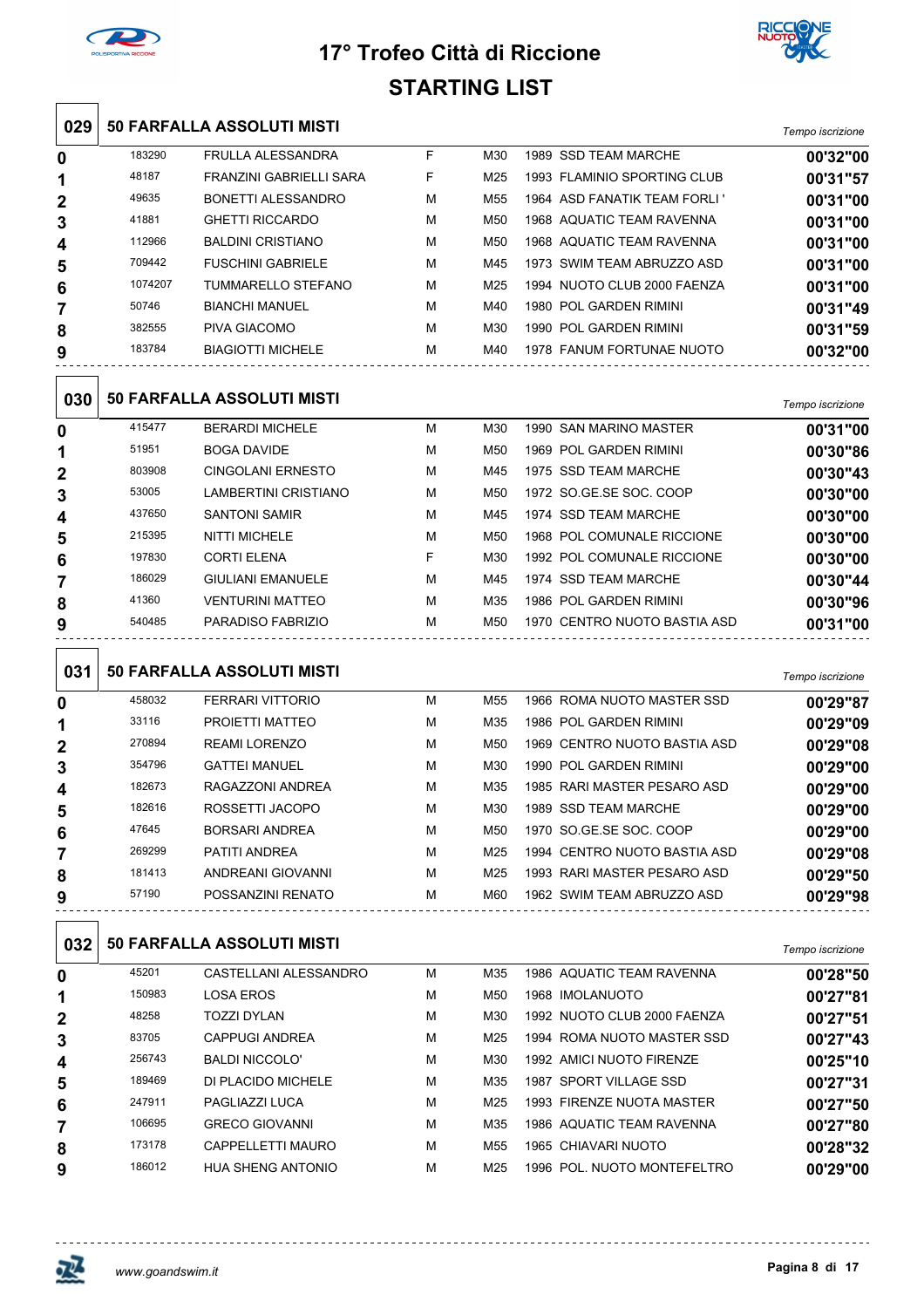



| 033 |         | <b>400 MISTI ASSOLUTI MISTI</b> |   |                 |                                | Tempo iscrizione |
|-----|---------|---------------------------------|---|-----------------|--------------------------------|------------------|
| 1   | 878361  | ABBRUSCATO MARIA FRANCESCA      | F | M65             | 1957 CILO SSD - MILANO         | 10'13"46         |
| 2   | 417207  | RANIERI GAETANO                 | M | M55             | 1964 H2O SPORT CSD             | 08'15"43         |
| 3   | 756564  | <b>FRANCESCHINI MICHELE</b>     | M | M50             | 1969 THERMAE SPORT ASD         | 07'18"84         |
| 4   | 53238   | <b>MENGARELLI ROBERTO</b>       | M | M <sub>50</sub> | 1968 ENDAS NUOTO RAVENNA ASD   | 06'50"00         |
| 5   | 754607  | ROMAGNANO CARLO                 | М | M55             | 1966 POL COMUNALE RICCIONE     | 07'13"55         |
| 6   | 476620  | SPAZIANI ALESSANDRO             | M | M50             | 1968 CIRCOLO CANOTTIERI ANIENE | 07'30"00         |
| 7   | 30711   | <b>VELARDI EUGENIO</b>          | м | M65             | 1953 CIRCOLO CANOTTIERI ANIENE | 09'00"00         |
| 8   | 108661  | <b>LALLA MARIANO</b>            | М | M75             | 1943 C.S. PORTICI ASD          | 10'35"96         |
|     |         |                                 |   |                 |                                |                  |
| 034 |         | <b>400 MISTI ASSOLUTI MISTI</b> |   |                 |                                | Tempo iscrizione |
| 0   | 520606  | <b>FOLINI FRANCESCO</b>         | м | M25             | 1993 AMICI NUOTO FIRENZE       | 06'45"00         |
| 1   | 237091  | <b>MARTORANA SIMONA</b>         | F | M30             | 1992 MERANO NUOTO ASD          | 06'00"00         |
| 2   | 266980  | <b>DIONISI MARCO</b>            | M | M30             | 1992 POLISPORT SRL - C.CASTELL | 05'33"44         |
| 3   | 28353   | SONDALI GIAN LUCA               | M | M55             | 1966 CIRCOLO CANOTTIERI ANIENE | 05'10"00         |
| 4   | 252948  | GIOVANNINI LORENZO              | M | M35             | 1986 NUOTO MASTER BRESCIA ASD  | 04'35"00         |
| 5   | 306948  | COCCO FILIPPO                   | M | M30             | 1988 POL COMUNALE RICCIONE     | 05'00"00         |
| 6   | 52505   | <b>GRAF STEFANO</b>             | M | M25             | 1994 FERRARANUOTO ASD          | 05'30"00         |
| 7   | 278766  | RAVAROTTO MARTINA               | F | M30             | 1992 THERMAE SPORT ASD         | 05'45"00         |
| 8   | 37712   | <b>SCIANNAMEA VALERIO</b>       | м | M65             | 1956 CIRCOLO CANOTTIERI ANIENE | 06'20"00         |
| 9   | 253847  | <b>CIANCIOSI LUCIO</b>          | M | M65             | 1957 FIRENZE NUOTA MASTER      | 06'45"00         |
| 035 |         | <b>100 RANA ASSOLUTI MISTI</b>  |   |                 |                                | Tempo iscrizione |
| 0   | 178227  | <b>MONDA CLAUDIO</b>            | М | M60             | 1959 SSD TEAM MARCHE           | 01'54"00         |
| 1   | 394101  | <b>FANTINI GIUSEPPE</b>         | M | M80             | 1939 POL GARDEN RIMINI         | 01'50"80         |
| 2   | 790741  | <b>STEFANUCCI DARIO</b>         | M | M45             | 1976 AMAT.NUOTO LIB. SOC.COOP  | 01'45"00         |
| 3   | 46515   | <b>MELANDRI MILENA</b>          | F | M50             | 1970 IMOLANUOTO                | 01'45"00         |
| 4   | 51687   | <b>BEZZI MARCO</b>              | M | M55             | 1967 RARI NANTES ROMAGNA ASD   | 01'40"00         |
| 5   | 1008003 | ROSETTI CARLA                   | F | M55             | 1967 RARI NANTES ROMAGNA ASD   | 01'44"31         |
| 6   | 754607  | ROMAGNANO CARLO                 | M | M55             | 1966 POL COMUNALE RICCIONE     | 01'45"00         |
| 7   | 1150408 | <b>CRESPI ANTONIO</b>           | М | M55             | 1967 FANUM FORTUNAE NUOTO      | 01'45"00         |
| 8   | 466220  | <b>CASADEI KARIN</b>            | F | M35             | 1985 SAN MARINO MASTER         | 01'51"48         |
| 9   | 1128947 | LIJOI MARCO                     | M | M35             | 1987 RARI NANTES ROMAGNA ASD   | 02'07"06         |
| 036 |         | <b>100 RANA ASSOLUTI MISTI</b>  |   |                 |                                | Tempo iscrizione |
| 0   | 588229  | <b>NEGUSANTI NICOLA</b>         | м | M35             | 1985 SPORT VILLAGE SSD         | 01'36"90         |
| 1   | 179406  | <b>GIROTTI MICHELE</b>          | M | M55             | 1966 FERMO NUOTO E PALLANUOTO  | 01'35"17         |
| 2   | 1070549 | <b>FIORETTI FABRIZIO</b>        | м | M40             | 1981 SWIM TEAM ABRUZZO ASD     | 01'34"86         |
| 3   | 522748  | <b>FULIMENI LUCA</b>            | М | M40             | 1982 FERMO NUOTO E PALLANUOTO  | 01'32"95         |
| 4   | 180848  | <b>COGNIGNI ERIKA</b>           | F | M30             | 1991 FERMO NUOTO E PALLANUOTO  | 01'32"42         |
| 5   | 40979   | <b>CIROLLI CLAUDIA</b>          | F | M45             | 1977 AQUATIC TEAM RAVENNA      | 01'32"50         |
| 6   | 951854  | <b>NASINI DANIELE</b>           | M | M40             | 1981 FERMO NUOTO E PALLANUOTO  | 01'33"79         |
| 7   | 180840  | <b>MELONI CLAUDIA</b>           | F | M25             | 1995 FERMO NUOTO E PALLANUOTO  | 01'35"00         |
|     |         |                                 |   |                 |                                |                  |
| 8   | 266652  | <b>CARINI SELENA</b>            | F | M45             | 1974 CENTRO NUOTO BASTIA ASD   | 01'36"52         |

巫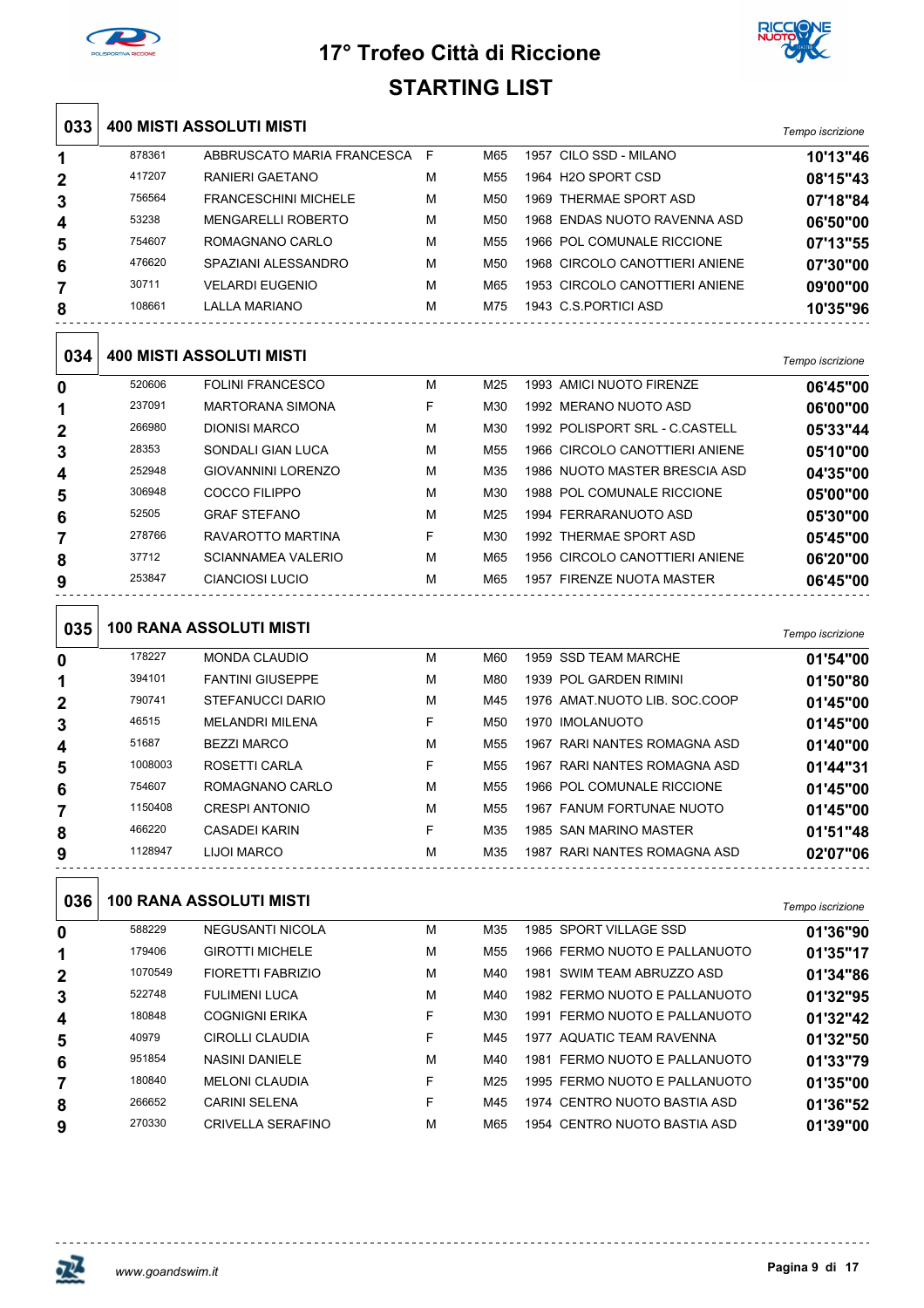



| 037    |         | <b>100 RANA ASSOLUTI MISTI</b>                   |        |                 |                                                      | Tempo iscrizione     |
|--------|---------|--------------------------------------------------|--------|-----------------|------------------------------------------------------|----------------------|
| 0      | 501977  | <b>COCO MICHELE</b>                              | М      | M35             | 1984 SPORT VILLAGE SSD                               | 01'31"56             |
| 1      | 180992  | <b>GALLI ANGELICA</b>                            | F      | M30             | 1991 RARI MASTER PESARO ASD                          | 01'30"00             |
| 2      | 703305  | <b>GUIDI FABRIZIO</b>                            | м      | M60             | 1961 CIRCOLO CANOTTIERI ANIENE                       | 01'30"00             |
| 3      | 913999  | SIGHENASI NELU                                   | м      | M <sub>50</sub> | 1972 FANUM FORTUNAE NUOTO                            | 01'29"38             |
| 4      | 29262   | <b>LOSCHI MONICA</b>                             | F      | M45             | 1977 NUOTO CLUB FIRENZE                              | 01'26"00             |
| 5      | 598321  | <b>ROSSI GIACOMO</b>                             | M      | M35             | 1987 SPORT VILLAGE SSD                               | 01'28"35             |
| 6      | 461005  | <b>MONTILLO SUSANNA</b>                          | F      | M35             | 1983 SSD TEAM MARCHE                                 | 01'29"49             |
| 7      | 269742  | <b>GARGHELLA ANDREA</b>                          | м      | M50             | 1968 AMAT NUOTO LIB. SOC COOP                        | 01'30"00             |
| 8      | 812995  | <b>CASIRAGHI LUCA GIUSEPPE</b>                   | м      | M60             | 1962 SPORT VILLAGE SSD                               | 01'31"33             |
| 9      | 182423  | <b>VERNA VERONICA</b>                            | F      | M30             | 1990 FANUM FORTUNAE NUOTO                            | 01'31"83             |
| 038    |         | <b>100 RANA ASSOLUTI MISTI</b>                   |        |                 |                                                      | Tempo iscrizione     |
| 0      | 111036  | <b>GUETTI CLAUDIA</b>                            | F      | M30             | 1989 SPORT VILLAGE SSD                               | 01'25"40             |
| 1      | 267104  | <b>DANIELI STEFANIA</b>                          | F      | M35             | 1987 CENTRO NUOTO BASTIA ASD                         | 01'22"00             |
| 2      | 79025   | <b>KULIS MARZENA</b>                             | F      | M <sub>55</sub> | 1964 NUOTO CLUB FIRENZE                              | 01'19"00             |
| 3      | 409592  | <b>BACCHINI MARCO</b>                            | м      | M40             | 1981 SPORT VILLAGE SSD                               | 01'17"15             |
| 4      | 180911  | SEVERI ALESSANDRO                                | М      | M25             | 1993 FANUM FORTUNAE NUOTO                            | 01'15"00             |
| 5      | 57190   | POSSANZINI RENATO                                | М      | M60             | 1962 SWIM TEAM ABRUZZO ASD                           | 01'15"84             |
| 6      | 181561  | <b>LICCI ALBERTO</b>                             | м      | M45             | 1975 FERMO NUOTO E PALLANUOTO                        | 01'18"41             |
| 7      | 709326  | <b>ERCOLANI GIACOMO</b>                          | м      | M40             | 1981 SAN MARINO MASTER                               | 01'21"00             |
| 8      | 186029  | <b>GIULIANI EMANUELE</b>                         | м      | M45             | 1974 SSD TEAM MARCHE                                 | 01'23"00             |
| 9      | 48436   | <b>TARGHINI DEBORAH</b>                          | F      | M25             | 1993 RARI NANTES ROMAGNA ASD                         | 01'26"00             |
| 039    |         | <b>100 RANA ASSOLUTI MISTI</b>                   |        |                 |                                                      | Tempo iscrizione     |
| 0      | 506518  | LANZONI GIOVANNI                                 | м      | M30             | 1988 NUOVO NUOTO GEST SSD                            | 01'13"74             |
| 1      | 186143  | <b>BONVINI NICHOLAS</b>                          | м      | M25             | 1995 SSD TEAM MARCHE                                 | 01'10"20             |
|        |         |                                                  |        |                 |                                                      |                      |
|        | 194660  |                                                  |        |                 |                                                      |                      |
| 2      | 41842   | <b>CICCONE ANDREA</b>                            | м<br>м | M35             | 1986 CIRCOLO CANOTTIERI ANIENE                       | 01'09"00             |
| 3      | 198720  | ANCARANI STEFANO                                 |        | M30             | 1990 IMOLANUOTO                                      | 01'05"00             |
| 4      | 44250   | <b>GATTI EDOARDO</b><br><b>CAVALLETTI ANDREA</b> | М<br>М | M30<br>M35      | 1991 CENTRO NUOTO BASTIA ASD<br>1984 SSD TEAM MARCHE | 01'03"81             |
| 5      | 106818  | DOMENICHINI DAVIDE                               | м      | M30             | 1988 AMICI NUOTO FIRENZE                             | 01'04"91             |
| 6      | 42717   | LACCHINI ALESSANDRO                              | М      | M30             | 1989 AMICI NUOTO FIRENZE                             | 01'06"00             |
| 7      | 182720  | POLINI FRANCESCO                                 | М      | M30             | 1988 FERMO NUOTO E PALLANUOTO                        | 01'10"00             |
| 8<br>9 | 182673  | RAGAZZONI ANDREA                                 | м      | M35             | 1985 RARI MASTER PESARO ASD                          | 01'10"69<br>01'14"12 |
| 040    |         | 50 STILE LIBERO ASSOLUTI MISTI                   |        |                 |                                                      | Tempo iscrizione     |
| 1      | 1081520 | LEIS DAVIDE                                      | м      | M55             | 1967 THERMAE SPORT ASD                               | 01'00"00             |
| 2      | 55350   | SORRENTINO ELISABETTA                            | F      | M60             | 1961 POL GARDEN RIMINI                               | 00'55"00             |
| 3      | 182312  | ANGELUCCI GIAN FRANCO                            | М      | M75             | 1944 RARI MASTER PESARO ASD                          | 00'50"00             |
| 4      | 1149106 | <b>DEL ROSSO BEATRICE</b>                        | F.     | M30             | 1990 FERMO NUOTO E PALLANUOTO                        | 00'42"92             |
| 5      | 1082534 | <b>RAVAIOLI SILVER</b>                           | М      | M60             | 1960 RARI NANTES ROMAGNA ASD                         | 00'47"60             |
| 6      | 394095  | AGRESTINI PIERFRANCO                             | М      | M80             | 1940 POL GARDEN RIMINI                               | 00'50"54             |
| 7      | 1174563 | <b>COMANDUCCI MARCO</b>                          | м      | M25             | 1996 POL COMUNALE RICCIONE                           | 00'59"00             |

丞

 $\overline{a}$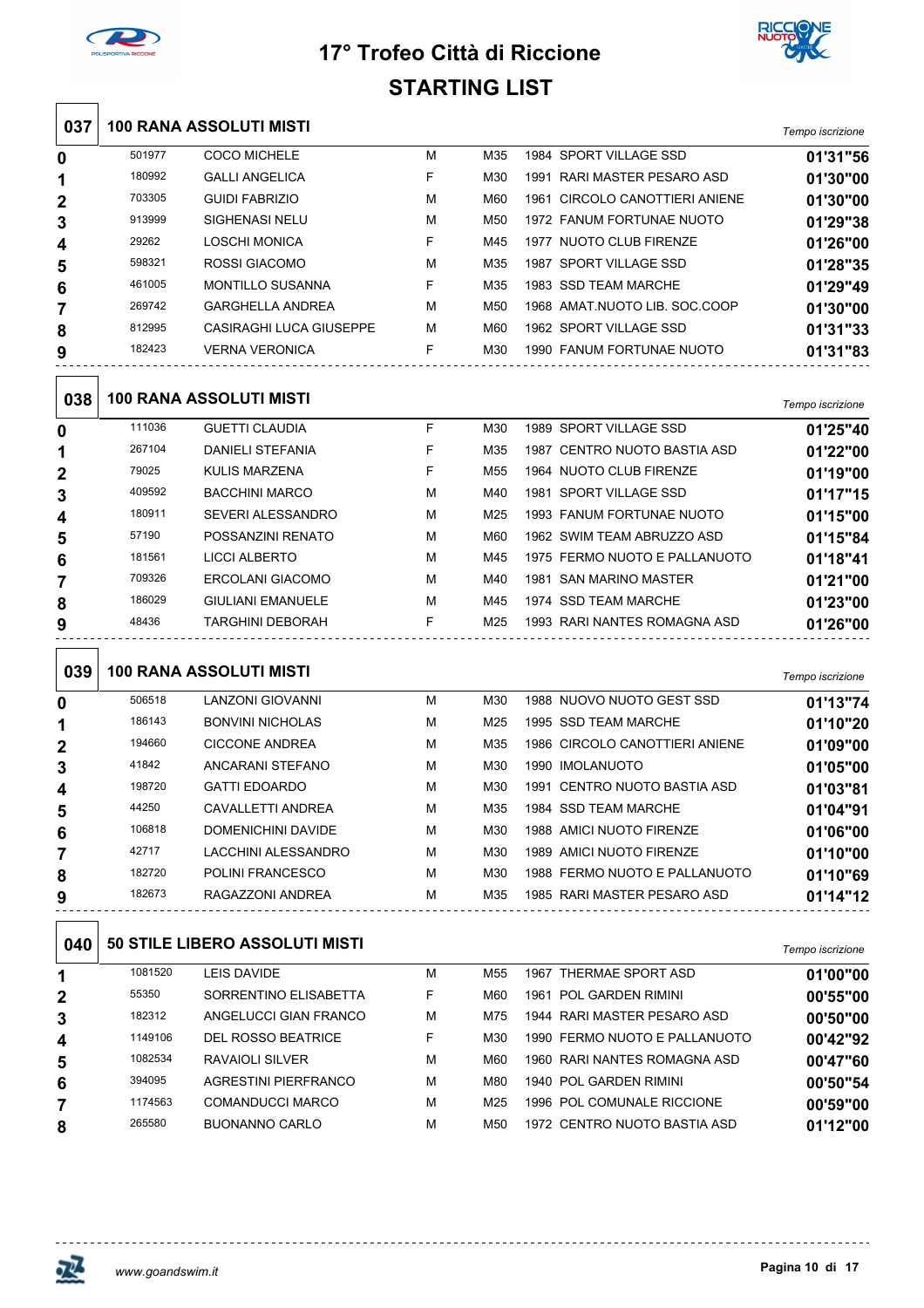



|                |         |                                       | ו טום טוווורותו |                 |                                |                  |
|----------------|---------|---------------------------------------|-----------------|-----------------|--------------------------------|------------------|
| 041            |         | 50 STILE LIBERO ASSOLUTI MISTI        |                 |                 |                                | Tempo iscrizione |
| 0              | 726556  | <b>CANDIDORI LUCIA</b>                | F               | M30             | 1989 FERMO NUOTO E PALLANUOTO  | 00'40"86         |
| 1              | 480184  | <b>VEDOVI PAOLO</b>                   | М               | M65             | 1956 SPORT VILLAGE SSD         | 00'40"19         |
| $\overline{2}$ | 1020872 | SIMONCELLI GIULIA                     | F               | M25             | 1995 POL. NUOTO MONTEFELTRO    | 00'40"00         |
| 3              | 1129762 | ALESSANDRONI SIMONE                   | М               | M45             | 1974 POL COMUNALE RICCIONE     | 00'40"00         |
| 4              | 30861   | PERRONE PAOLO                         | м               | M75             | 1946 ASD FANATIK TEAM FORLI'   | 00'40"00         |
| 5              | 498422  | <b>FABBRI GIANFRANCO</b>              | М               | M60             | 1958 POL COMUNALE RICCIONE     | 00'40"00         |
| 6              | 182338  | PATRIGNANI MARINA                     | F               | M60             | 1958 RARI MASTER PESARO ASD    | 00'40"00         |
| 7              | 963630  | RAPAZZETTI CLAUDIA                    | F               | M40             | 1979 FERMO NUOTO E PALLANUOTO  | 00'40"18         |
| 8              | 342337  | LUVISETTO MATTIA                      | M               | M45             | 1975 POLISPORT SRL - C.CASTELL | 00'40"37         |
| 9              | 1149104 | <b>QUAGLIARINI ELISA</b>              | F               | M35             | 1986 FERMO NUOTO E PALLANUOTO  | 00'41"83         |
| 042            |         | 50 STILE LIBERO ASSOLUTI MISTI        |                 |                 |                                | Tempo iscrizione |
| 0              | 616600  | <b>FERRI ROBERTO</b>                  | M               | M60             | 1960 SPORT VILLAGE SSD         | 00'39"47         |
| 1              | 709345  | <b>RENZI RENZO</b>                    | M               | M70             | 1950 SAN MARINO MASTER         | 00'38"55         |
| $\mathbf{2}$   | 1138561 | <b>BRAGHITTONI GIANLUCA</b>           | м               | M50             | 1968 NUOTANDO ASD              | 00'38"10         |
| 3              | 46069   | <b>LENA ELIANA</b>                    | F               | M <sub>55</sub> | 1966 AQUATIC TEAM RAVENNA      | 00'38"00         |
| 4              | 790741  | <b>STEFANUCCI DARIO</b>               | M               | M45             | 1976 AMAT NUOTO LIB. SOC COOP  | 00'38"00         |
| 5              | 803181  | <b>CASCIO TIZIANA</b>                 | F               | M50             | 1969 RARI MASTER PESARO ASD    | 00'38"00         |
| 6              | 480207  | <b>OCCHIALINI GIOVANNI</b>            | м               | M35             | 1986 FANUM FORTUNAE NUOTO      | 00'38"00         |
| 7              | 407849  | <b>GAVIOLI ENRICO</b>                 | м               | M60             | 1960 SEA SUB MODENA            | 00'38"42         |
| 8              | 1116602 | <b>CARLONI EDOARDO</b>                | м               | M40             | 1981 CHIARAVALLE NUOTO ASD     | 00'39"10         |
| 9              | 502109  | DE ANGELIS SIMONA                     | F               | M40             | 1981 SPORT VILLAGE SSD         | 00'39"51         |
| 043            |         | <b>50 STILE LIBERO ASSOLUTI MISTI</b> |                 |                 |                                | Tempo iscrizione |
| 0              | 182122  | <b>VANNI ALDO</b>                     | M               | M70             | 1950 RARI MASTER PESARO ASD    | 00'38"00         |
| 1              | 267135  | <b>MIGLIORATI GIUSEPPE</b>            | м               | M70             | 1951 CENTRO NUOTO BASTIA ASD   | 00'38"00         |
| $\overline{2}$ | 51687   | <b>BEZZI MARCO</b>                    | М               | M <sub>55</sub> | 1967 RARI NANTES ROMAGNA ASD   | 00'37"71         |
| 3              | 827725  | <b>VIGNOLI CLAUDIA</b>                | F               | M30             | 1988 IMOLANUOTO                | 00'37"00         |
| 4              | 270330  | <b>CRIVELLA SERAFINO</b>              | M               | M65             | 1954 CENTRO NUOTO BASTIA ASD   | 00'37"00         |
| 5              | 561434  | <b>ZULIANI CRISTINA</b>               | F               | M40             | 1982 FANUM FORTUNAE NUOTO      | 00'37"00         |
| 6              | 49186   | <b>FATTORI MARIA PIA</b>              | F               | M65             | 1956 RARI NANTES ROMAGNA ASD   | 00'37"49         |
| 7              | 1102995 | <b>LAPERUTA SARA</b>                  | F               | M30             | 1989 CHIARAVALLE NUOTO ASD     | 00'37"84         |

**50 STILE LIBERO ASSOLUTI MISTI** *Tempo iscrizione*

| $-1$           |         |                          |   |     |                                 | I empo iscrizione |
|----------------|---------|--------------------------|---|-----|---------------------------------|-------------------|
| 0              | 52469   | <b>MOLNAR VERONICA</b>   | F | M50 | 1971 NUOTO CLUB 2000 FAENZA     | 00'36"79          |
| 1              | 40979   | CIROLLI CLAUDIA          | F | M45 | 1977 AQUATIC TEAM RAVENNA       | 00'36"50          |
| $\overline{2}$ | 736669  | <b>LANDI MICHELE</b>     | M | M30 | 1990 CENTRO NUOTO BASTIA ASD    | 00'36"17          |
| 3              | 773480  | SERVO MASSIMILIANO       | M | M55 | 1967 CENTRO NUOTO BASTIA ASD    | 00'36"00          |
| 4              | 1084749 | ANGELI GIAN LUIGI        | M | M45 | 1973 CENTRO NUOTO BASTIA ASD    | 00'35"64          |
| 5              | 1008003 | ROSETTI CARLA            | F | M55 | RARI NANTES ROMAGNA ASD<br>1967 | 00'35"94          |
| 6              | 56910   | <b>FERRI ATTILIO</b>     | M | M55 | 1964 TERAMO NUOTO               | 00'36"00          |
| 7              | 43952   | <b>MONTAGNANI SIMONA</b> | F | M60 | 1962 SEA SUB MODENA             | 00'36"39          |
| 8              | 266652  | <b>CARINI SELENA</b>     | F | M45 | 1974 CENTRO NUOTO BASTIA ASD    | 00'36"71          |
| 9              | 178227  | <b>MONDA CLAUDIO</b>     | M | M60 | <b>SSD TEAM MARCHE</b><br>1959  | 00'36"91          |
|                |         |                          |   |     |                                 |                   |

VIRNICCHI PAOLO M M60 1961 AMICI NUOTO FIRENZE **00'38"00**

BIANCHI ALESSANDRO M M50 1971 RARI MASTER PESARO ASD **00'38"00**

. . . . . . . . . . . . . . . .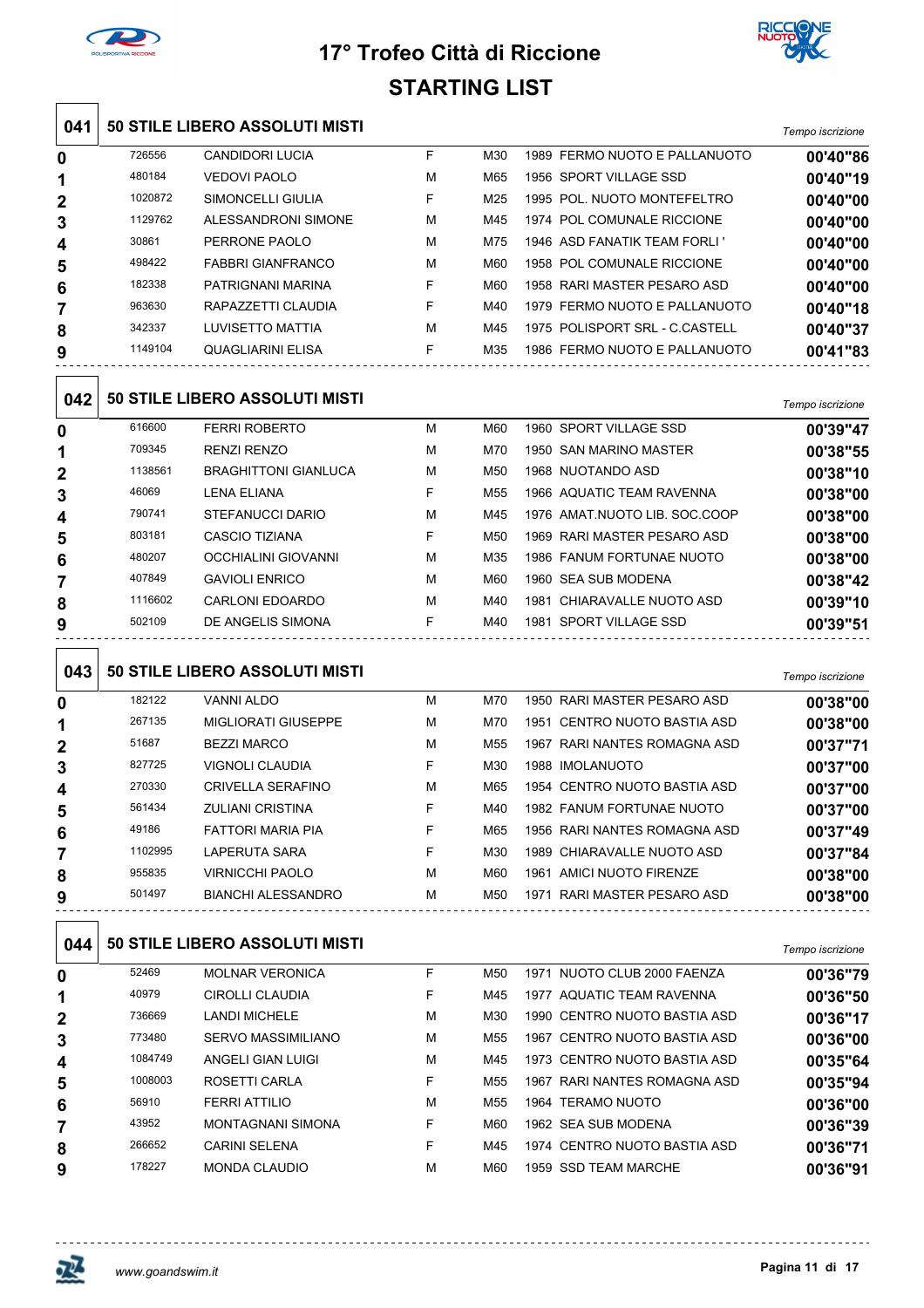



|                  |         |                                       | STARTING LIST |     |                                |                  |
|------------------|---------|---------------------------------------|---------------|-----|--------------------------------|------------------|
| 045              |         | 50 STILE LIBERO ASSOLUTI MISTI        |               |     |                                | Tempo iscrizione |
| 0                | 394462  | MAGLIOLA CLAUDIO MASSIMO ANGEMO       |               | M60 | 1962 NUOTO CLUB 2000 FAENZA    | 00'35"15         |
| 1                | 476620  | SPAZIANI ALESSANDRO                   | м             | M50 | 1968 CIRCOLO CANOTTIERI ANIENE | 00'35"00         |
| 2                | 266989  | <b>TACCONI ANDREA</b>                 | М             | M50 | 1968 CENTRO NUOTO BASTIA ASD   | 00'35"00         |
| 3                | 689586  | <b>GAMBUTI ELISA</b>                  | F             | M35 | 1985 POL COMUNALE RICCIONE     | 00'35"00         |
| 4                | 1129769 | <b>BEZZI CLAUDIO</b>                  | М             | M45 | 1975 POL COMUNALE RICCIONE     | 00'35"00         |
| 5                | 619598  | <b>LALLI STEFANO</b>                  | м             | M60 | 1962 CIRCOLO CANOTTIERI ANIENE | 00'35"00         |
| 6                | 51593   | <b>PUCCI GIADA</b>                    | F             | M45 | 1975 RARI MASTER PESARO ASD    | 00'35"00         |
| 7                | 53862   | <b>MARCHESINI ALBERTO</b>             | M             | M60 | 1960 AQUATIC TEAM RAVENNA      | 00'35"00         |
| 8                | 948750  | <b>ANGELI MAURO</b>                   | м             | M55 | 1964 POL GARDEN RIMINI         | 00'35"04         |
| 9                | 43469   | PRIMAVERA GIUSEPPE                    | м             | M25 | 1994 NUOTO CLUB 2000 FAENZA    | 00'35"36         |
| 046              |         | <b>50 STILE LIBERO ASSOLUTI MISTI</b> |               |     |                                | Tempo iscrizione |
| 0                | 708311  | DI BARTOLOMEO AZZURRA                 | F             | M45 | 1973 SWIM TEAM ABRUZZO ASD     | 00'34"94         |
| 1                | 807266  | <b>MAMMY CLAUDIA</b>                  | F             | M45 | 1973 SAN MARINO MASTER         | 00'34"77         |
| $\mathbf 2$      | 180848  | <b>COGNIGNI ERIKA</b>                 | F             | M30 | 1991 FERMO NUOTO E PALLANUOTO  | 00'34"02         |
| 3                | 177012  | <b>FERRI EROS</b>                     | м             | M60 | 1962 SPORT VILLAGE SSD         | 00'34"00         |
| 4                | 738694  | QUARTINI ANDREA GIULIA                | F             | M30 | 1988 CENTRO NUOTO BASTIA ASD   | 00'34"00         |
| 5                | 282507  | RUMOR ALESSANDRO                      | м             | M50 | 1970 AMICI NUOTO FIRENZE       | 00'34"00         |
| 6                | 501977  | <b>COCO MICHELE</b>                   | м             | M35 | 1984 SPORT VILLAGE SSD         | 00'34"00         |
| 7                | 299297  | <b>GIAMPE' GIORDANO MARIA</b>         | М             | M35 | 1986 CENTRO NUOTO BASTIA ASD   | 00'34"25         |
| 8                | 178143  | <b>BURATTINI LORENZO</b>              | м             | M50 | 1970 SSD TEAM MARCHE           | 00'34"80         |
| 9                | 38467   | NAPOLEONE LORIS                       | м             | M35 | 1986 FERMO NUOTO E PALLANUOTO  | 00'34"98         |
| 047              |         | 50 STILE LIBERO ASSOLUTI MISTI        |               |     |                                | Tempo iscrizione |
| 0                | 186004  | <b>GALVANI CHIARA</b>                 | F             | M25 | 1996 POL. NUOTO MONTEFELTRO    | 00'34"00         |
| 1                | 709342  | PESARESI MARIA CRISTINA               | F             | M55 | 1966 SAN MARINO MASTER         | 00'33"71         |
| 2                | 892538  | <b>BECCHETTI ROMOLO</b>               | м             | M75 | 1946 VIRTUS BUONCONVENTO SSD   | 00'33"60         |
| 3                | 185254  | PRETINI VINICIO                       | м             | M60 | 1962 SSD TEAM MARCHE           | 00'33"23         |
| 4                | 79025   | <b>KULIS MARZENA</b>                  | F             | M55 | 1964 NUOTO CLUB FIRENZE        | 00'33"00         |
| 5                | 466317  | SARTINI DAVIDE                        | м             | M45 | 1977 SSD TEAM MARCHE           | 00'33"13         |
| 6                | 1070549 | <b>FIORETTI FABRIZIO</b>              | М             | M40 | 1981 SWIM TEAM ABRUZZO ASD     | 00'33"29         |
| 7                | 667079  | <b>COVILI FAGGIOLI FILIPPO</b>        | м             | M50 | 1972 SAN MARINO MASTER         | 00'33"66         |
| 8                | 30624   | <b>GHELLI CLAUDIO</b>                 | м             | M60 | 1961 ROMA NUOTO MASTER SSD     | 00'33"83         |
| 9                | 44749   | <b>ZUCCHINI MARCO</b>                 | м             | M55 | 1963 IMOLANUOTO                | 00'34"00         |
| 048              |         | 50 STILE LIBERO ASSOLUTI MISTI        |               |     |                                | Tempo iscrizione |
| 0                | 46435   | <b>MORELLI MAURO</b>                  | м             | M50 | 1972 IMOLANUOTO                | 00'33"00         |
| 1                | 29262   | <b>LOSCHI MONICA</b>                  | F             | M45 | 1977 NUOTO CLUB FIRENZE        | 00'33"00         |
| $\boldsymbol{2}$ | 178607  | CAVICCHI LUCA                         | м             | M35 | 1984 CHIARAVALLE NUOTO ASD     | 00'32"65         |
| 3                | 886181  | DI CARMINE EMILIANO                   | м             | M45 | 1973 SPORT VILLAGE SSD         | 00'32"56         |
| 4                | 1082873 | <b>GOMBI LUCA</b>                     | м             | M30 | 1989 OLYMPIA BIBBIANO          | 00'32"03         |
| 5                | 342099  | <b>SCOLA GINO</b>                     | м             | M50 | 1970 SPORT VILLAGE SSD         | 00'32"47         |
| 6                | 913999  | SIGHENASI NELU                        | м             | M50 | 1972 FANUM FORTUNAE NUOTO      | 00'32"57         |
| 7                | 812995  | <b>CASIRAGHI LUCA GIUSEPPE</b>        | м             | M60 | 1962 SPORT VILLAGE SSD         | 00'32"96         |
| 8                | 567350  | <b>SENTIMENTI DANIELA</b>             | F.            | M55 | 1967 IMOLANUOTO                | 00'33"00         |
| 9                | 434639  | PASINI ROBERTO                        | М             | M35 | 1986 SAN MARINO MASTER         | 00'33"00         |

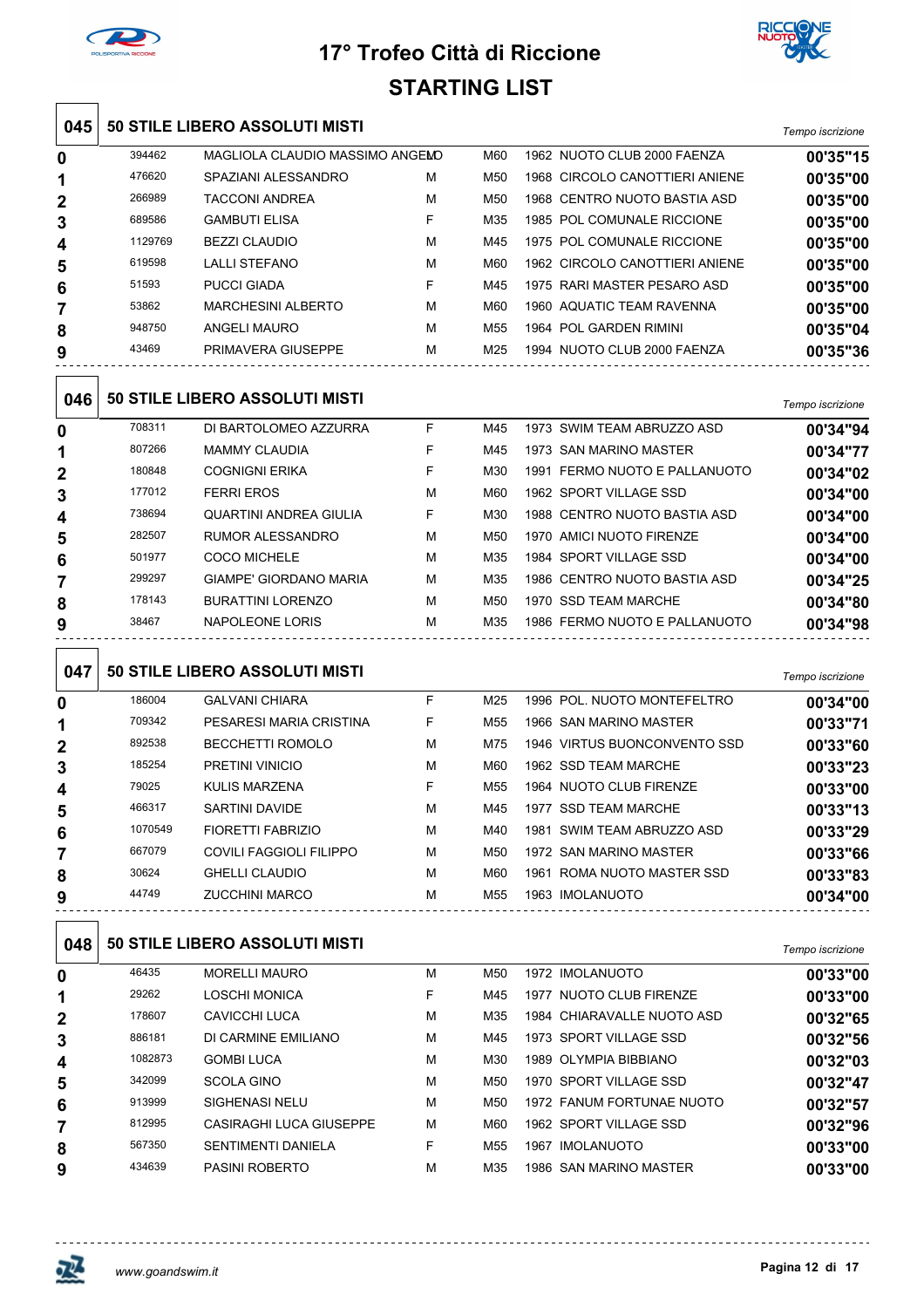



|                  |         |                                       | JIARIINY LIJI |     |                                |                  |
|------------------|---------|---------------------------------------|---------------|-----|--------------------------------|------------------|
| 049              |         | <b>50 STILE LIBERO ASSOLUTI MISTI</b> |               |     |                                | Tempo iscrizione |
| 0                | 237091  | <b>MARTORANA SIMONA</b>               | F             | M30 | 1992 MERANO NUOTO ASD          | 00'32"00         |
| 1                | 565966  | <b>CELLINI STEFANO</b>                | м             | M45 | 1977 POL. NUOTO MONTEFELTRO    | 00'32"00         |
| $\mathbf 2$      | 899305  | <b>EMILIANI SIMONE</b>                | м             | M45 | 1973 IMOLANUOTO                | 00'32"00         |
| 3                | 1127178 | <b>HUEBER CHRISTIAN</b>               | М             | M50 | 1972 POL COMUNALE RICCIONE     | 00'32"00         |
| 4                | 44654   | <b>BELPRATI ALESSIA</b>               | F             | M25 | 1994 RARI NANTES ROMAGNA ASD   | 00'31"89         |
| 5                | 709344  | POLLINI ANDREA                        | м             | M30 | 1989 SAN MARINO MASTER         | 00'32"00         |
| 6                | 740367  | <b>MANCINI ENRICO</b>                 | м             | M50 | 1968 RARI MASTER PESARO ASD    | 00'32"00         |
| 7                | 268244  | <b>GIOVAGNINI IVAN</b>                | м             | M50 | 1969 POLISPORT SRL - C.CASTELL | 00'32"00         |
| 8                | 266537  | <b>MARTINI VALENTINA</b>              | F             | M40 | 1980 CENTRO NUOTO BASTIA ASD   | 00'32"00         |
| 9                | 1180155 | <b>MENGONI GIULIANO GINO</b>          | м             | M30 | 1990 SAN MARINO MASTER         | 00'32"00         |
| 050              |         | <b>50 STILE LIBERO ASSOLUTI MISTI</b> |               |     |                                | Tempo iscrizione |
| 0                | 855395  | <b>LUZI MATTEO</b>                    | м             | M45 | 1975 FANUM FORTUNAE NUOTO      | 00'31"67         |
| 1                | 268762  | RUGGITI CAMILLA                       | F             | M45 | 1973 CENTRO NUOTO BASTIA ASD   | 00'31"42         |
| 2                | 951854  | <b>NASINI DANIELE</b>                 | М             | M40 | 1981 FERMO NUOTO E PALLANUOTO  | 00'31"13         |
| 3                | 288220  | PALUMBO CHIARA                        | F             | M35 | 1985 FONDAZIONE M.BENTEGODI    | 00'31"10         |
| 4                | 50919   | <b>FABBRI FEDERICO</b>                | м             | M40 | 1982 IMOLANUOTO                | 00'31"00         |
| 5                | 52732   | <b>BELLINI DIEGO</b>                  | м             | M40 | 1982 IMOLANUOTO                | 00'31"00         |
| 6                | 266014  | RIDOLFI MASSIMILIANO                  | м             | M50 | 1970 CENTRO NUOTO BASTIA ASD   | 00'31"12         |
| 7                | 598321  | <b>ROSSI GIACOMO</b>                  | м             | M35 | 1987 SPORT VILLAGE SSD         | 00'31"41         |
| 8                | 86406   | DE PAOLIS ENRICO                      | м             | M25 | 1994 PINGUINO NUOTO - AVEZZANO | 00'31"50         |
| 9                | 889226  | DE CRISTOFARO MARCO                   | м             | M45 | 1974 FLAMINIO SPORTING CLUB    | 00'31"80         |
| 051              |         | 50 STILE LIBERO ASSOLUTI MISTI        |               |     |                                | Tempo iscrizione |
| 0                | 44201   | PARI FABIO MAURO                      | м             | M55 | 1967 SAN MARINO MASTER         | 00'31"00         |
| 1                | 711920  | <b>BIFANI TOBIA</b>                   | м             | M35 | 1987 SSD TEAM MARCHE           | 00'30"67         |
| $\mathbf{2}$     | 832244  | <b>FATABBI MATTEO</b>                 | м             | M25 | 1995 CENTRO NUOTO BASTIA ASD   | 00'30"50         |
| 3                | 3120    | DE VINCENTIS ROMEO                    | м             | M25 | 1996 PINGUINO NUOTO - AVEZZANO | 00'30"50         |
| 4                | 569047  | PERTICAROLI FRANCESCO                 | M             | M40 | 1978 SSD TEAM MARCHE           | 00'30"07         |
| 5                | 179406  | <b>GIROTTI MICHELE</b>                | М             | M55 | 1966 FERMO NUOTO E PALLANUOTO  | 00'30"40         |
| 6                | 47791   | <b>CASILIO DORIANA</b>                | F             | M50 | 1968 AQUATIC TEAM RAVENNA      | 00'30"50         |
| 7                | 355978  | LORENZI LEONARDO                      | м             | M30 | 1990 AQUATIC TEAM RAVENNA      | 00'30"50         |
| 8                | 551707  | CARLESSO ELEONORA                     | F             | M25 | 1997 FONDAZIONE M.BENTEGODI    | 00'31"00         |
| 9                | 4214    | PASSERI MIRIAM                        | F.            | M50 | 1972 SWIM TEAM ABRUZZO ASD     | 00'31"00         |
| 052              |         | 50 STILE LIBERO ASSOLUTI MISTI        |               |     |                                | Tempo iscrizione |
| 0                | 183120  | LANNI GIACOMO                         | м             | M35 | 1983 RARI MASTER PESARO ASD    | 00'30"00         |
| 1                | 185132  | <b>MARINI ANDREA</b>                  | м             | M30 | 1990 RARI MASTER PESARO ASD    | 00'30"00         |
| $\boldsymbol{2}$ | 187125  | <b>GABELLINI PAOLO</b>                | м             | M40 | 1982 RARI MASTER PESARO ASD    | 00'30"00         |
| 3                | 47563   | ANCILLOTTI MARCO                      | м             | M30 | 1991 AQUATIC TEAM RAVENNA      | 00'30"00         |
| 4                | 53190   | <b>GIACOMELLI LUCA</b>                | м             | M50 | 1969 AQUATIC TEAM RAVENNA      | 00'30"00         |
| 5                | 178767  | <b>GAUDENZI RODOLFO</b>               | м             | M55 | 1967 RARI MASTER PESARO ASD    | 00'30"00         |
| 6                | 270769  | <b>GIGLIARELLI GIOVANNI</b>           | м             | M45 | 1973 CENTRO NUOTO BASTIA ASD   | 00'30"00         |
| 7                | 185182  | LAZZARI MARCO                         | м             | M35 | 1984 SAN MARINO MASTER         | 00'30"00         |
| 8                | 183522  | COSTANTINI FRANCESCO                  | м             | M40 | 1981 RARI MASTER PESARO ASD    | 00'30"00         |
| 9                | 269252  | <b>GRIGNANI GIANLUCA</b>              | м             | M60 | 1960 CENTRO NUOTO BASTIA ASD   | 00'30"05         |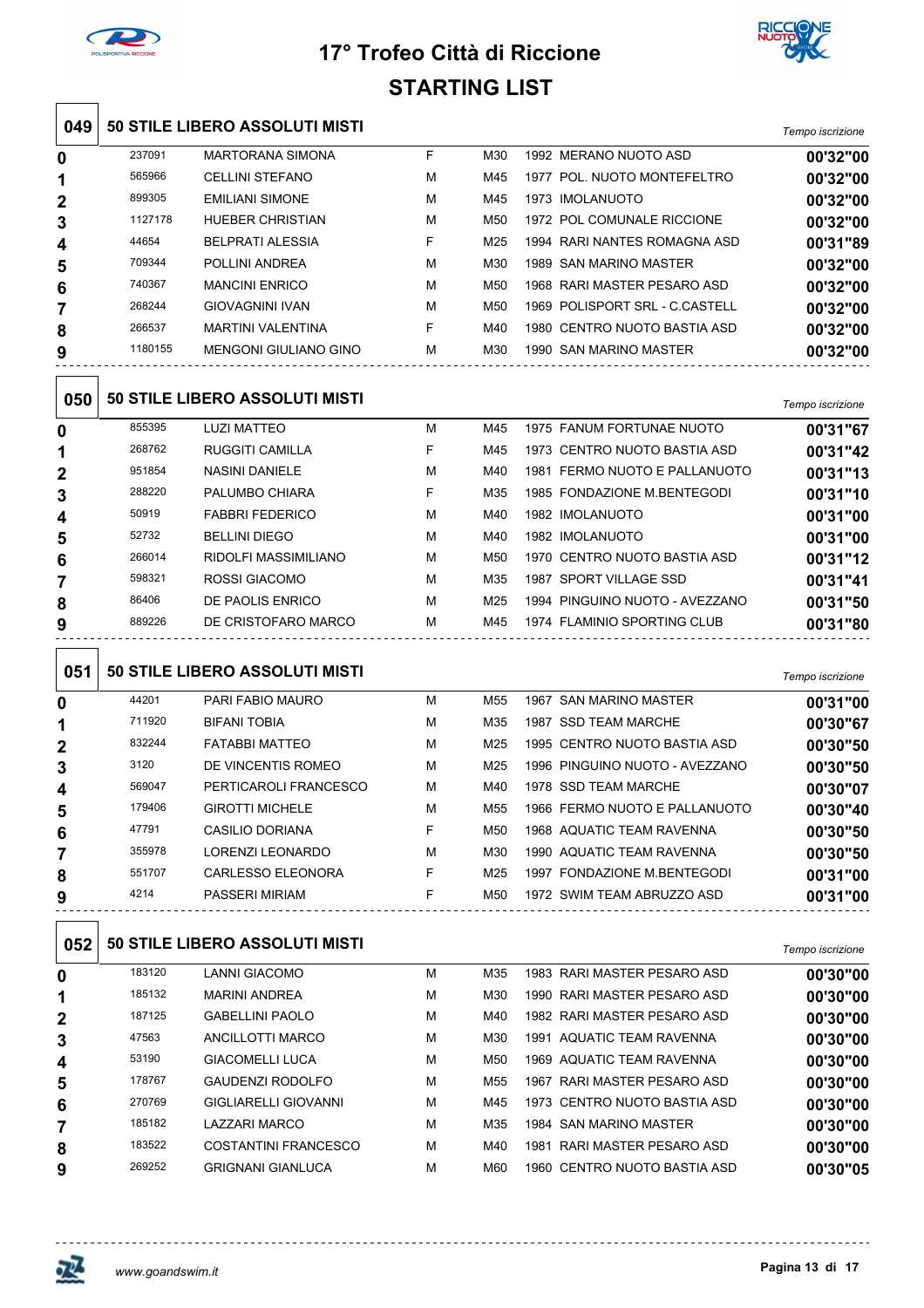



|                |         |                                       |   | ו טום טוווורו   |                               |                  |
|----------------|---------|---------------------------------------|---|-----------------|-------------------------------|------------------|
| 053            |         | 50 STILE LIBERO ASSOLUTI MISTI        |   |                 |                               | Tempo iscrizione |
| 0              | 185693  | <b>VITTORI UMBERTO</b>                | М | M45             | 1973 FERMO NUOTO E PALLANUOTO | 00'29"90         |
| 1              | 1073262 | <b>JALBA RADU</b>                     | М | M35             | 1983 SAN MARINO MASTER        | 00'29"75         |
| $\mathbf{2}$   | 183640  | CASTELLUCCI FRANCESCA                 | F | M35             | 1985 FERMO NUOTO E PALLANUOTO | 00'29"66         |
| 3              | 185438  | <b>SERAFINI DANIELE</b>               | М | M <sub>55</sub> | 1965 POL. NUOTO MONTEFELTRO   | 00'29"50         |
| 4              | 442576  | <b>GIANNINI MIRKO</b>                 | м | M50             | 1971 POL COMUNALE RICCIONE    | 00'29"25         |
| 5              | 709442  | <b>FUSCHINI GABRIELE</b>              | М | M45             | 1973 SWIM TEAM ABRUZZO ASD    | 00'29"40         |
| 6              | 2830    | <b>BUCA LAURA</b>                     | F | M30             | 1991 FLAMINIO SPORTING CLUB   | 00'29"65         |
| 7              | 49635   | <b>BONETTI ALESSANDRO</b>             | м | M <sub>55</sub> | 1964 ASD FANATIK TEAM FORLI ' | 00'29"70         |
| 8              | 1096390 | <b>GIOMMI MATTEO</b>                  | М | M25             | 1993 FANUM FORTUNAE NUOTO     | 00'29"78         |
| 9              | 267849  | LILLACCI FEDERICO                     | М | M40             | 1979 CENTRO NUOTO BASTIA ASD  | 00'29"99         |
| 054            |         | <b>50 STILE LIBERO ASSOLUTI MISTI</b> |   |                 |                               | Tempo iscrizione |
| 0              | 185140  | <b>MATTUTINI ANDREA</b>               | М | M45             | 1975 FANUM FORTUNAE NUOTO     | 00'29"11         |
| 1              | 43714   | <b>BARNABE' MICHELE</b>               | M | M45             | 1976 IMOLANUOTO               | 00'29"00         |
| 2              | 394448  | <b>CAROLI STEFANO</b>                 | м | M40             | 1982 IMOLANUOTO               | 00'29"00         |
| 3              | 522748  | <b>FULIMENI LUCA</b>                  | М | M40             | 1982 FERMO NUOTO E PALLANUOTO | 00'29"00         |
| 4              | 983577  | <b>BERTASI RICCARDO</b>               | М | M30             | 1992 FONDAZIONE M.BENTEGODI   | 00'29"00         |
| 5              | 249559  | <b>FUCINI GIULIA</b>                  | F | M35             | 1987 ROMA NUOTO MASTER SSD    | 00'29"00         |
| 6              | 183290  | <b>FRULLA ALESSANDRA</b>              | F | M30             | 1989 SSD TEAM MARCHE          | 00'29"00         |
| $\overline{7}$ | 179417  | <b>ARGENTATI FEDERICO</b>             | м | M40             | 1981 POL GARDEN RIMINI        | 00'29"00         |
| 8              | 41881   | <b>GHETTI RICCARDO</b>                | М | M <sub>50</sub> | 1968 AQUATIC TEAM RAVENNA     | 00'29"00         |
| 9              | 43096   | <b>LANDI STEFANO</b>                  | м | M <sub>55</sub> | 1967 RARI NANTES ROMAGNA ASD  | 00'29"19         |
| 055            |         | 50 STILE LIBERO ASSOLUTI MISTI        |   |                 |                               | Tempo iscrizione |
| 0              | 185907  | <b>MENSITIERI EDOARDO</b>             | м | M55             | 1966 RARI MASTER PESARO ASD   | 00'28"90         |
| 1              | 215395  | <b>NITTI MICHELE</b>                  | М | M <sub>50</sub> | 1968 POL COMUNALE RICCIONE    | 00'28"68         |
| $\mathbf{2}$   | 182528  | SCORCELLETTI RICCARDO                 | м | M35             | 1985 SSD TEAM MARCHE          | 00'28"60         |
| 3              | 382555  | PIVA GIACOMO                          | м | M30             | 1990 POL GARDEN RIMINI        | 00'28"48         |

| 9                | 53672  | <b>FABBRI AMBRA</b>        | F | M <sub>25</sub> | 1993 AMICI NUOTO FIRENZE     | 00'29"00 |
|------------------|--------|----------------------------|---|-----------------|------------------------------|----------|
| 8                | 660980 | ORAZI ANDREA               | М | M45             | 1977 CENTRO NUOTO BASTIA ASD | 00'28"75 |
|                  | 660881 | <b>CROCI SIMONE</b>        | М | M40             | 1979 NS MARCHE SSD           | 00'28"65 |
| 6                | 83375  | <b>MALANDRUCCO GIORGIA</b> | F | M <sub>25</sub> | 1995 FONDAZIONE M.BENTEGODI  | 00'28"50 |
| 5                | 463219 | ALPACA NICOLA              | М | M <sub>25</sub> | 1995 CENTRO NUOTO BASTIA ASD | 00'28"43 |
| $\boldsymbol{4}$ | 803908 | CINGOLANI ERNESTO          | М | M45             | 1975 SSD TEAM MARCHE         | 00'28"19 |
| 3                | 382555 | PIVA GIACOMO               | М | M30             | 1990 POL GARDEN RIMINI       | 00'28"48 |
| ▴                |        |                            | . |                 |                              | UU LU UU |

#### **50 STILE LIBERO ASSOLUTI MISTI** *Tempo iscrizione*

|              |         |                           |   |     |                                 | <b>I CHIDO ISCHZIONG</b> |
|--------------|---------|---------------------------|---|-----|---------------------------------|--------------------------|
| 0            | 197830  | <b>CORTI ELENA</b>        | F | M30 | 1992 POL COMUNALE RICCIONE      | 00'28"00                 |
| 1            | 47552   | DRAGHETTI LEONARDO        | M | M55 | 1965 SO.GE.SE SOC. COOP         | 00'28"00                 |
| $\mathbf{2}$ | 182551  | <b>TOMBESI ROBERTO</b>    | M | M60 | 1962 SPORT VILLAGE SSD          | 00'28"00                 |
| 3            | 41130   | <b>RICCI ENRICO</b>       | M | M35 | 1983 AQUATIC TEAM RAVENNA       | 00'28"00                 |
| 4            | 1076991 | LUCCHI MICHELE            | M | M40 | 1980 NUOTANDO ASD               | 00'27"90                 |
| 5            | 50234   | <b>CARBONELLI MICHELE</b> | M | M45 | 1976 POL GARDEN RIMINI          | 00'28"00                 |
| 6            | 283672  | <b>BRUNORI ROBERTO</b>    | M | M55 | 1964 NUOTO MASTER BRESCIA ASD   | 00'28"00                 |
| 7            | 181413  | ANDREANI GIOVANNI         | M | M25 | 1993 RARI MASTER PESARO ASD     | 00'28"00                 |
| 8            | 448400  | CASINI ROPA IACOPO        | M | M45 | 1974 SSD TEAM MARCHE            | 00'28"00                 |
| 9            | 45071   | <b>BERGAMINI DAVIDE</b>   | M | M40 | RARI NANTES ROMAGNA ASD<br>1981 | 00'28"00                 |

---------------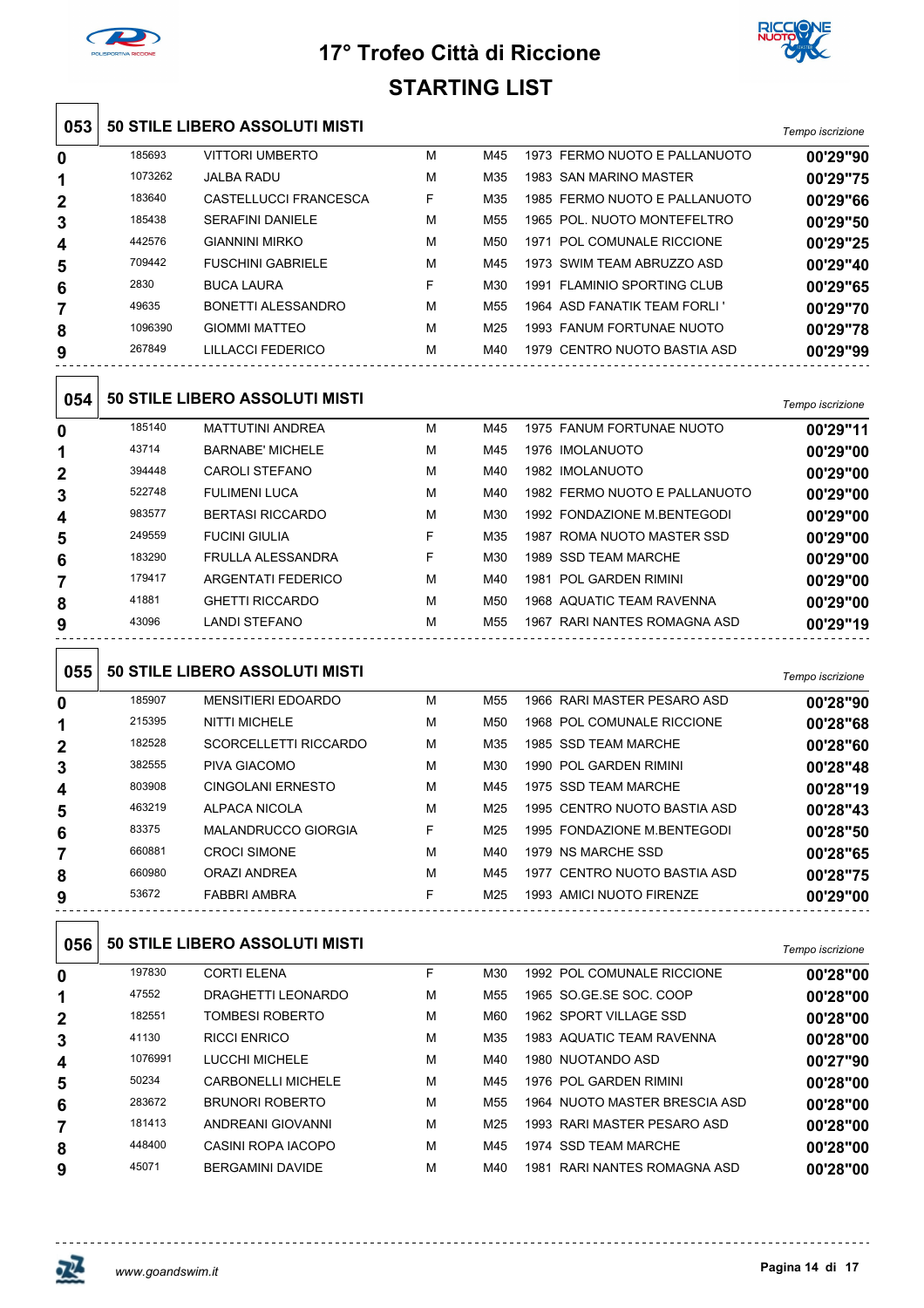



| 057 |         | <b>50 STILE LIBERO ASSOLUTI MISTI</b> |   |     |                                      | Tempo iscrizione |
|-----|---------|---------------------------------------|---|-----|--------------------------------------|------------------|
| 0   | 150983  | <b>LOSA EROS</b>                      | M | M50 | 1968 IMOLANUOTO                      | 00'27"50         |
| 1   | 50830   | <b>BRIGLIADORI ANDREA</b>             | М | M25 | 1995 AQUATIC TEAM RAVENNA            | 00'27"00         |
| 2   | 45035   | <b>GUIDOTTI GIANLUCA</b>              | M | M50 | 1972 IMOLANUOTO                      | 00'27"00         |
| 3   | 44796   | <b>COLONNA MATTIA</b>                 | М | M25 | 1996 POL COMUNALE RICCIONE           | 00'27"00         |
| 4   | 709349  | <b>SCARPONI SIMONE</b>                | M | M30 | <b>SAN MARINO MASTER</b><br>1989     | 00'26"92         |
| 5   | 45713   | <b>BELIGOTTI DAVIDE</b>               | М | M40 | <b>POL COMUNALE RICCIONE</b><br>1981 | 00'27"00         |
| 6   | 52137   | <b>VESCIA GIULIO</b>                  | M | M25 | 1994 POL COMUNALE RICCIONE           | 00'27"00         |
| 7   | 45867   | AMADEI ALESSANDRO                     | M | M35 | 1983 NUOTO CLUB 2000 FAENZA          | 00'27"00         |
| 8   | 1074207 | <b>TUMMARELLO STEFANO</b>             | M | M25 | 1994 NUOTO CLUB 2000 FAENZA          | 00'27"35         |
| 9   | 1068831 | PACE STEFANO                          | М | M30 | 1991 NUOTO CLUB FIRENZE              | 00'27"50         |
| 058 |         | 50 STILE LIBERO ASSOLUTI MISTI        |   |     |                                      | Tempo iscrizione |
| 0   | 183566  | <b>CESARONI ANDREA</b>                | M | M30 | CHIARAVALLE NUOTO ASD<br>1991        | 00'26"87         |
| 1   | 51846   | <b>NANNI EMANUELE</b>                 | М | M25 | 1993 AQUATIC TEAM RAVENNA            | 00'26"80         |
| 2   | 264502  | <b>GRISENTI MASSIMO</b>               | M | M30 | <b>BUONCONSIGLIO NUOTO</b><br>1991   | 00'26"34         |
| 3   | 1167212 | <b>KOUSIS IOANNIS</b>                 | M | M35 | 1987 CENTRO NUOTO BASTIA ASD         | 00'26"02         |
| 4   | 92717   | <b>RUSCICA RICCARDO</b>               | M | M25 | 1996 POL. NUOTO MONTEFELTRO          | 00'26"00         |
| 5   | 106695  | <b>GRECO GIOVANNI</b>                 | М | M35 | 1986 AQUATIC TEAM RAVENNA            | 00'26"00         |
| 6   | 354796  | <b>GATTEI MANUEL</b>                  | M | M30 | 1990 POL GARDEN RIMINI               | 00'26"22         |
| 7   | 337891  | <b>DEL BIANCO PATRICK</b>             | М | M35 | 1984 POL COMUNALE RICCIONE           | 00'26"39         |
| 8   | 709324  | <b>CECCHETTI GIACOMO</b>              | М | M35 | 1983 SAN MARINO MASTER               | 00'26"83         |
| 9   | 292050  | <b>VICENTINI MATTEO</b>               | М | M25 | 1996 FONDAZIONE M.BENTEGODI          | 00'26"90         |

| 059            |        | <b>50 STILE LIBERO ASSOLUTI MISTI</b> |   |     |                                 | Tempo iscrizione |
|----------------|--------|---------------------------------------|---|-----|---------------------------------|------------------|
| 0              | 182616 | ROSSETTI JACOPO                       | M | M30 | 1989 SSD TEAM MARCHE            | 00'26"00         |
| 1              | 177064 | RAPAZZETTI MATTEO                     | M | M25 | 1995 FERMO NUOTO E PALLANUOTO   | 00'25"90         |
| $\overline{2}$ | 416827 | TAMAGNINI ANDREA SERGIO               | M | M30 | 1991 VV F. REGGIO E. M. MARCONI | 00'25"78         |
| 3              | 50446  | LELLI ALESSANDRO                      | M | M25 | 1995 AQUATIC TEAM RAVENNA       | 00'24"00         |
| 4              | 48413  | DELMONTE ALBERTO                      | M | M30 | 1992 OLYMPIA BIBBIANO           | 00'23"77         |
| 5              | 181975 | PETRINI ANDREA                        | M | M30 | 1992 FERMO NUOTO E PALLANUOTO   | 00'23"89         |
| 6              | 252948 | <b>GIOVANNINI LORENZO</b>             | M | M35 | 1986 NUOTO MASTER BRESCIA ASD   | 00'25"50         |
| 7              | 33116  | PROJETTI MATTEO                       | M | M35 | 1986 POL GARDEN RIMINI          | 00'25"88         |
| 8              | 79798  | RAMON ALESSANDRO                      | M | M30 | 1991 MERANO NUOTO ASD           | 00'26"00         |
| 9              | 186012 | <b>HUA SHENG ANTONIO</b>              | M | M25 | 1996 POL, NUOTO MONTEFELTRO     | 00'26"00         |
|                |        |                                       |   |     |                                 |                  |

 **200 FARFALLA ASSOLUTI MISTI** *Tempo iscrizione* RUGGIERO LORENZO M M60 1958 IL DELFINO SPOLETO **05'05"49** GIUSTINI LAURA F M55 1966 RARI MASTER PESARO ASD **04'15"00** RANIERI GAETANO M M55 1964 H2O SPORT CSD **03'54"54** PUTZOLU MONICA F M45 1975 CIRCOLO CANOTTIERI ANIENE **03'59"00** PEZZOLI RINALDO M M70 1952 CLUB L 'AQUILA NUOTO **04'40"17** ABBRUSCATO MARIA FRANCESCA F M65 1957 CILO SSD - MILANO **05'11"48**

<u>----------------------------</u>

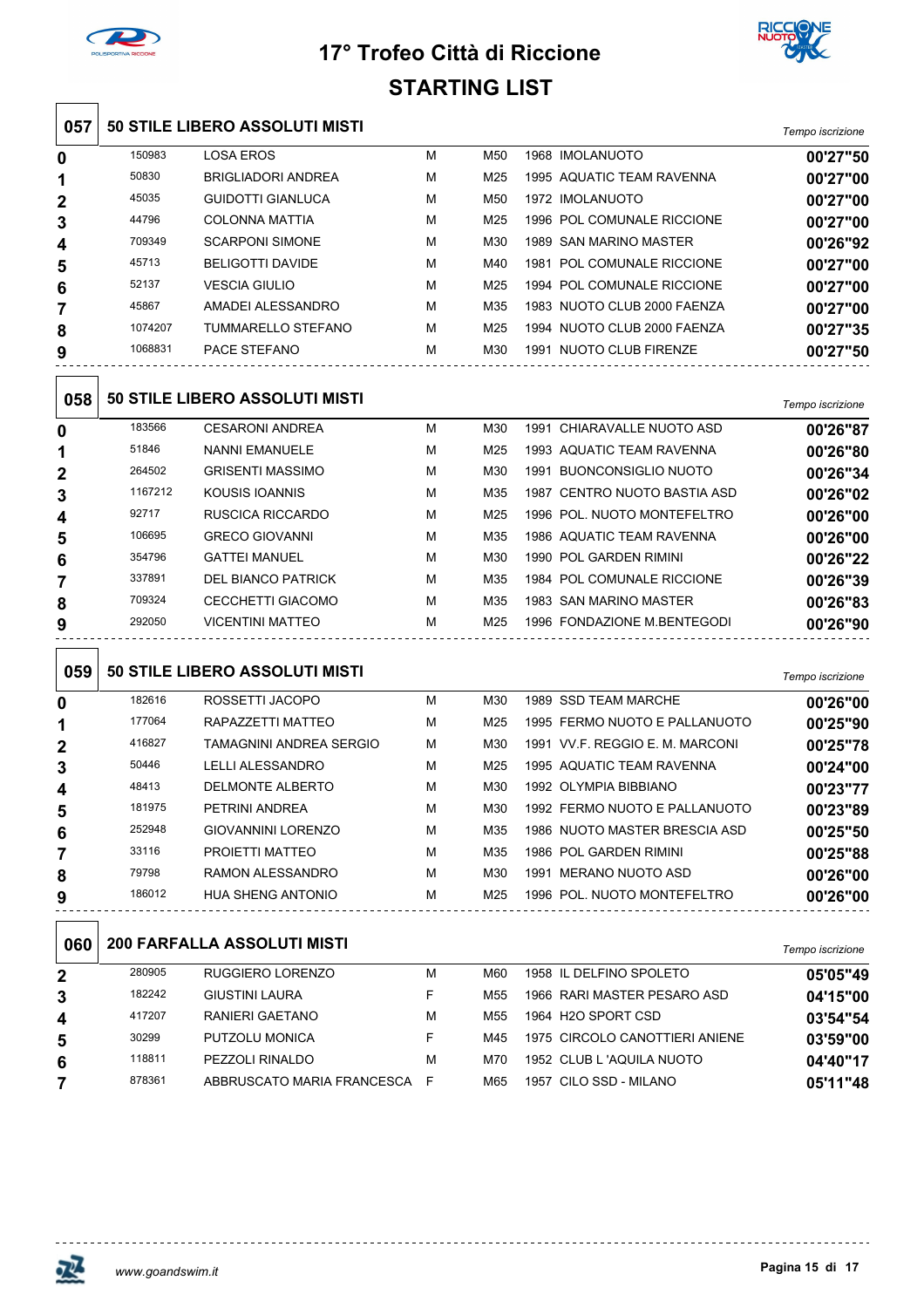



| 061            |         | <b>200 FARFALLA ASSOLUTI MISTI</b>     |   |                 |                                | Tempo iscrizione |
|----------------|---------|----------------------------------------|---|-----------------|--------------------------------|------------------|
| 0              | 346460  | <b>CASADIO MARINA</b>                  | F | M30             | 1991 RINASCITA TEAM ROMAGNA    | 03'30"00         |
| 1              | 53238   | <b>MENGARELLI ROBERTO</b>              | м | M <sub>50</sub> | 1968 ENDAS NUOTO RAVENNA ASD   | 03'14"00         |
| $\mathbf{2}$   | 360453  | <b>GUERRANTI EMILIANO</b>              | м | M45             | 1973 CENTRO NUOTO BASTIA ASD   | 02'30"00         |
| 3              | 42727   | <b>GANDINI GIACOMO</b>                 | м | M30             | 1990 THERMAE SPORT ASD         | 02'20"44         |
| 4              | 33228   | PIERAGOSTINI SIMONE                    | М | M30             | 1990 AMICI NUOTO FIRENZE       | 02'07"00         |
| 5              | 266681  | <b>GIAIMO ROBERTO</b>                  | М | M30             | 1991 CENTRO NUOTO BASTIA ASD   | 02'11"48         |
| 6              | 173178  | CAPPELLETTI MAURO                      | м | M <sub>55</sub> | 1965 CHIAVARI NUOTO            | 02'22"22         |
| 7              | 126786  | <b>BOSISIO FRANCA</b>                  | F | M <sub>50</sub> | 1968 TEAM TREZZO SPORT SSD     | 02'40"00         |
| 8              | 881108  | MORLACCO FRANCESCO                     | м | M35             | 1983 FERMO NUOTO E PALLANUOTO  | 03'17"88         |
| 9              | 215808  | <b>MOLFETTA COSIMO</b>                 | м | M60             | 1960 ASD SOTTOSOPRA - BRINDISI | 03'40"00         |
|                |         |                                        |   |                 |                                |                  |
| 062            |         | <b>800 STILE LIBERO ASSOLUTI MISTI</b> |   |                 |                                | Tempo iscrizione |
| 0              | 955835  | <b>VIRNICCHI PAOLO</b>                 | М | M60             | 1961 AMICI NUOTO FIRENZE       | 15'30"00         |
| 1              | 1059039 | PARMA PAOLO                            | М | M50             | 1970 POL COMUNALE RICCIONE     | 14'00"00         |
| $\mathbf{2}$   | 873435  | <b>ARCANGELI MARCO</b>                 | M | M50             | 1970 SSD TEAM MARCHE           | 13'39"87         |
| 3              | 621672  | <b>IMPERATO ANDREA</b>                 | М | M <sub>55</sub> | 1965 AMICI NUOTO FIRENZE       | 13'30"00         |
| 4              | 835461  | <b>BALDINI MICHELA</b>                 | F | M45             | 1977 POL. NUOTO MONTEFELTRO    | 13'20"00         |
| 5              | 178143  | <b>BURATTINI LORENZO</b>               | М | M <sub>50</sub> | 1970 SSD TEAM MARCHE           | 13'30"00         |
| 6              | 29488   | <b>CARAPELLUCCI CHIARA</b>             | F | M45             | 1976 CIRCOLO CANOTTIERI ANIENE | 13'39"52         |
| 7              | 1138561 | <b>BRAGHITTONI GIANLUCA</b>            | M | M50             | 1968 NUOTANDO ASD              | 14'00"00         |
| 8              | 396626  | <b>LENZI ENRICO</b>                    | м | M <sub>50</sub> | 1969 AMICI NUOTO FIRENZE       | 15'00"00         |
| 9              | 1008048 | <b>MONTESI BEATRICE</b>                | F | M <sub>55</sub> | 1965 AMICI NUOTO FIRENZE       | 15'52"00         |
|                |         |                                        |   |                 |                                |                  |
| 063            |         | 800 STILE LIBERO ASSOLUTI MISTI        |   |                 |                                | Tempo iscrizione |
| 0              | 186061  | <b>GIORGI AUGUSTO</b>                  | M | M40             | 1978 POL. NUOTO MONTEFELTRO    | 12'50"00         |
| 1              | 1113788 | ROCCHI GIAMPIERO                       | м | M <sub>50</sub> | 1970 NUOTANDO ASD              | 12'40"00         |
| $\overline{2}$ | 37840   | <b>DEL PRIORE CARLOTTA</b>             | F | M35             | 1986 ROMA NUOTO MASTER SSD     | 12'30"00         |

| $\overline{2}$ | 37840  | DEL PRIORE CARLOTTA      | F | M35             | 1986 ROMA NUOTO MASTER SSD     | 12'30"00 |
|----------------|--------|--------------------------|---|-----------------|--------------------------------|----------|
| 3              | 267335 | <b>RENON TIZIANA</b>     | F | M60             | 1961 CENTRO NUOTO BASTIA ASD   | 12'24"29 |
| 4              | 204569 | MOLFETTA PAOLO           | M | M <sub>55</sub> | 1965 ASD SOTTOSOPRA - BRINDISI | 12'09"67 |
| 5              | 661410 | COZZARI CORRADO          | M | M70             | 1951 CENTRO NUOTO BASTIA ASD   | 12'12"93 |
| 6              | 901628 | <b>RICCARDI FIORELLA</b> | F | M30             | 1989 AMICI NUOTO FIRENZE       | 12'30"00 |
| 7              | 946051 | BIGUZZI LEONARDO         | M | M30             | 1988 NUOTANDO ASD              | 12'40"00 |
| 8              | 43382  | PIERI CECILIA            | F | M30             | 1991 POL GARDEN RIMINI         | 12'41"96 |
| 9              | 51593  | <b>PUCCI GIADA</b>       | F | M45             | 1975 RARI MASTER PESARO ASD    | 13'00"00 |
|                |        |                          |   |                 |                                |          |

#### $\vert$  064 800 STILE LIBERO ASSOLUTI MISTI

| VVT.         |         | 000 011LL LIDLING AOGOLOTI INIO IT |   |     |                                | Tempo iscrizione |
|--------------|---------|------------------------------------|---|-----|--------------------------------|------------------|
| 0            | 570257  | <b>LANZI MARCO</b>                 | M | M55 | 1963 RARI MASTER PESARO ASD    | 11'30"00         |
| 1            | 614073  | <b>GUASTELLA FILIPPO</b>           | M | M35 | 1983 CENTRO NUOTO BASTIA ASD   | 11'15"00         |
| $\mathbf{2}$ | 1097413 | VACULENCIC OLESEA                  | F | M45 | 1974 SWIM TEAM ABRUZZO ASD     | 11'00"54         |
| 3            | 214164  | <b>GUADALUPI LUCA</b>              | M | M50 | 1972 ASD SOTTOSOPRA - BRINDISI | 10'50"00         |
| 4            | 41413   | RINALDINI SUSANNA                  | F | M35 | 1986 SAN MARINO MASTER         | 10'48"19         |
| 5            | 565501  | <b>BLASI MICHELA</b>               | F | M40 | 1978 ROMA NUOTO MASTER SSD     | 10'48"95         |
| 6            | 30264   | POMPILI CRISTIANO                  | M | M45 | 1973 NAUTILUS SSD              | 10'50"00         |
| 7            | 270616  | ROSATI GIOVACCHINO                 | M | M50 | 1970 CENTRO NUOTO BASTIA ASD   | 11'01"52         |
| 8            | 232624  | DI LIBERTO RICCARDO                | M | M50 | 1972 CENTRO NUOTO BASTIA ASD   | 11'18"86         |
| 9            | 708528  | <b>MARUCCI GIANLUCA</b>            | M | M50 | 1970 POL GARDEN RIMINI         | 11'50"12         |
|              |         |                                    |   |     |                                |                  |



. . . . . . . . . . . . . . .